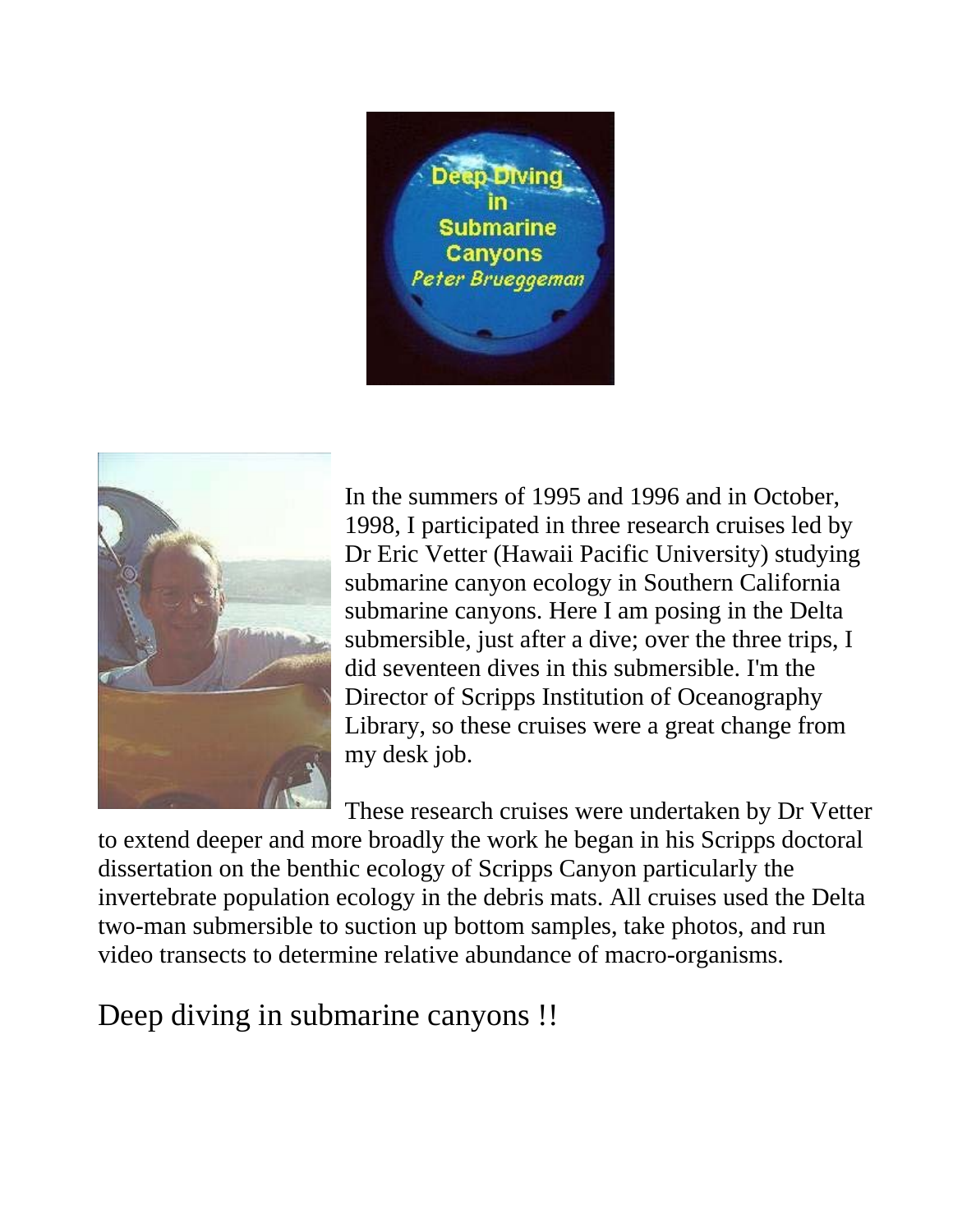

Here is Delta on the deck of the tender ship *Cavalier*. Delta is 15 1/2 feet long with a beam of 3 1/2 feet and a height of 6 feet. Delta has a maximum operating depth of 1,200 feet, cruises at 1.5 knots with a maximum speed of 3.5 knots, and can stay down 144 man hours supporting two

occupants (captain and scientist/observer). Here you can see Delta's accordion-pleated suction tube and external video and still cameras.

# Getting Delta in the Water



Bright and early, everyone gets up to put Delta into the water.

With a rolling sea, you have to be careful to hold Delta steady with guidelines so it doesn't crash around into the ship or people.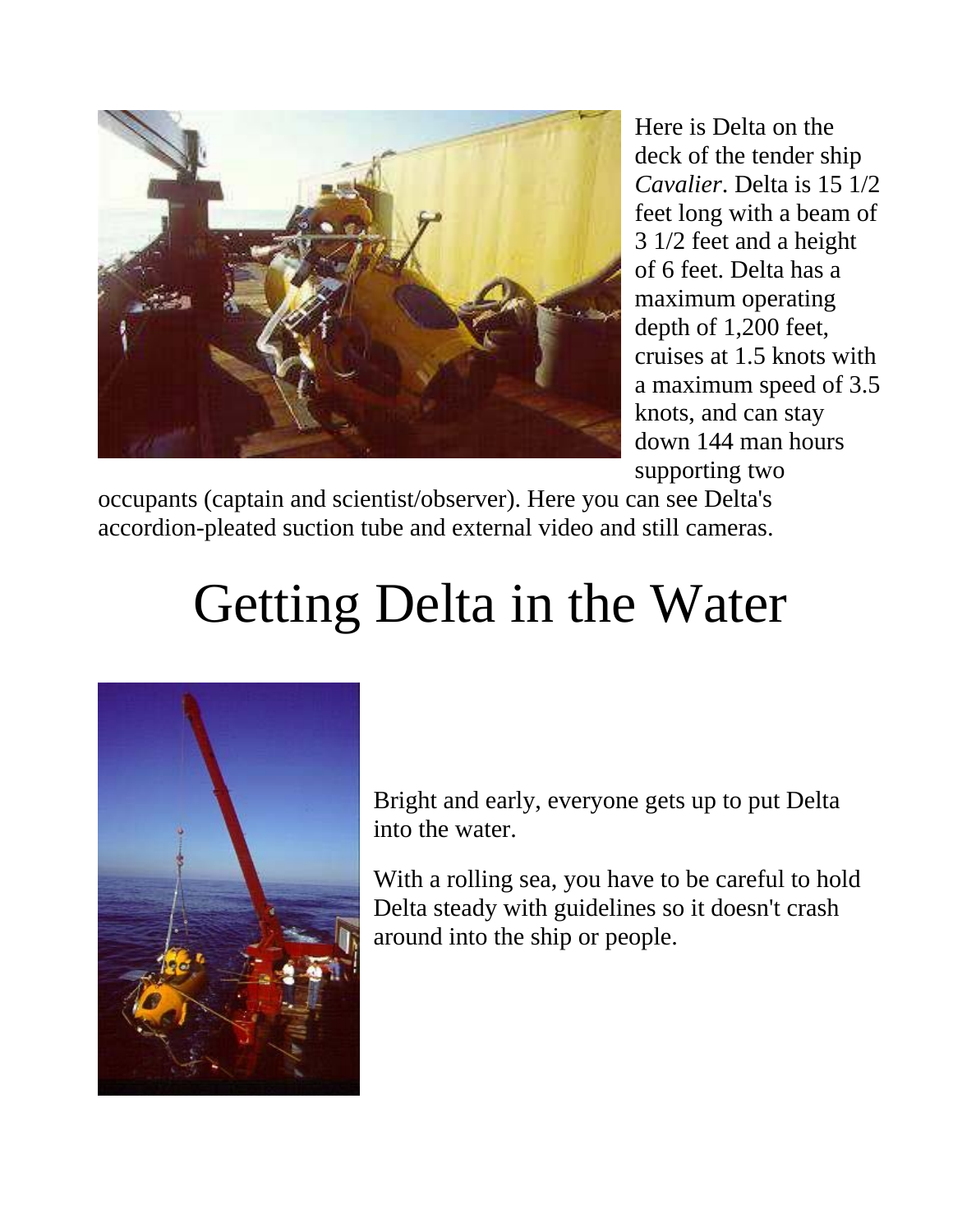

Delta gets tied up alongside the ship so you can load up gear and then people



After loading up Delta, it gets lowered into the water by all of us.

Here Delta is heading out from the tender ship a short distance away and then it will submerge and begin the dive.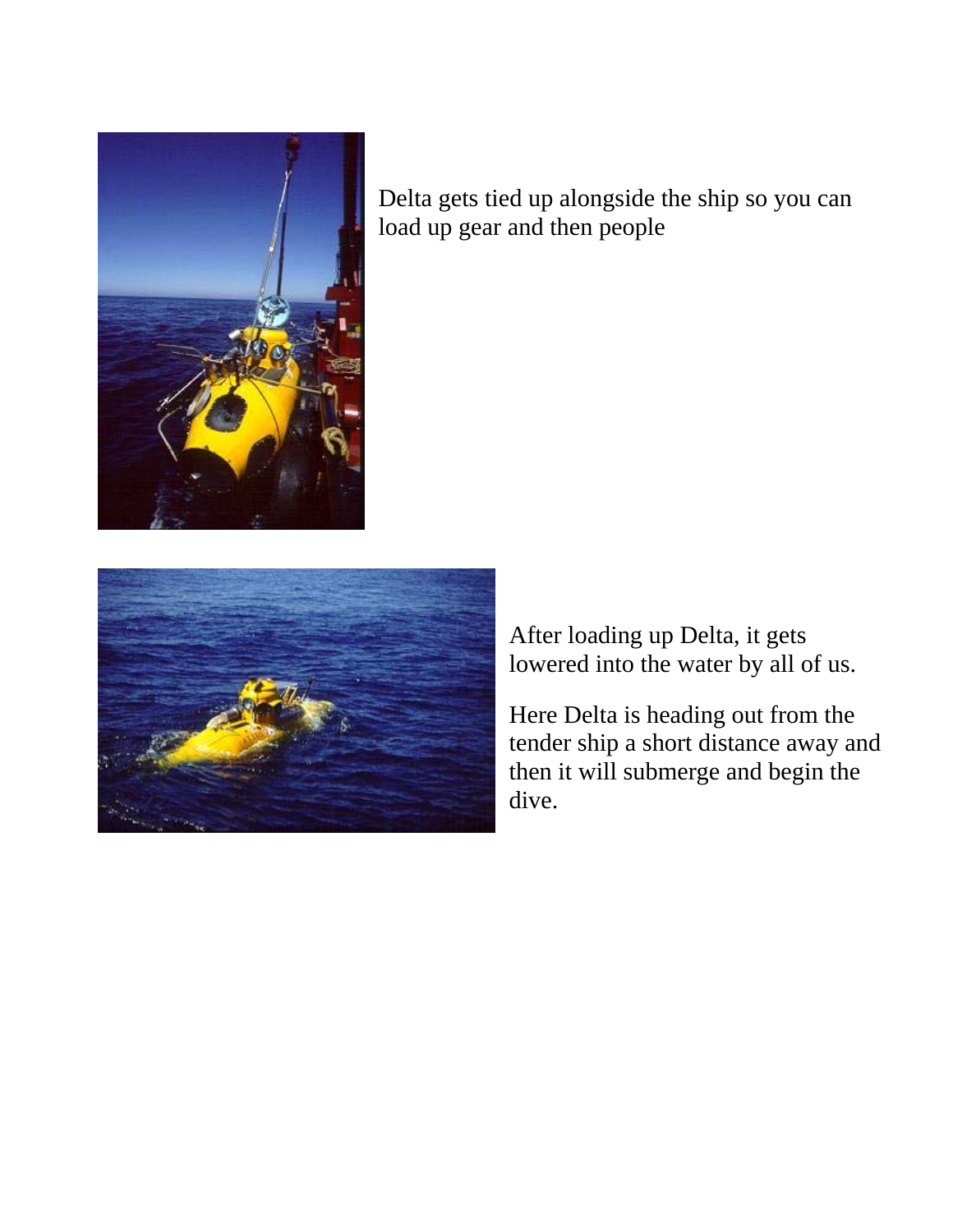### Inside Delta



sitting in the captain's seat inside Delta.



#### **What's it like inside Delta ?**

Tight for two grownups and just the right size for children!

The forward observer lays stretched out towards the front and the captain sits on a seat looking out through the cupola's portholes. Here I am in front looking back at my son Leo

Here I am in the captain's seat looking towards the front of Delta at my son Leo and Alyssa Vetter. You can see the front portholes that the forward observer uses to look out. Leo and Alyssa were so excited being inside Delta that I had to watch them closely to ensure they didn't start enthusiastically flipping switches and pressing buttons.

Here's a view looking straight up from the captain's seat at the hatch you use to enter Delta.

You can see the cupola portholes that the captain uses to see while driving Delta.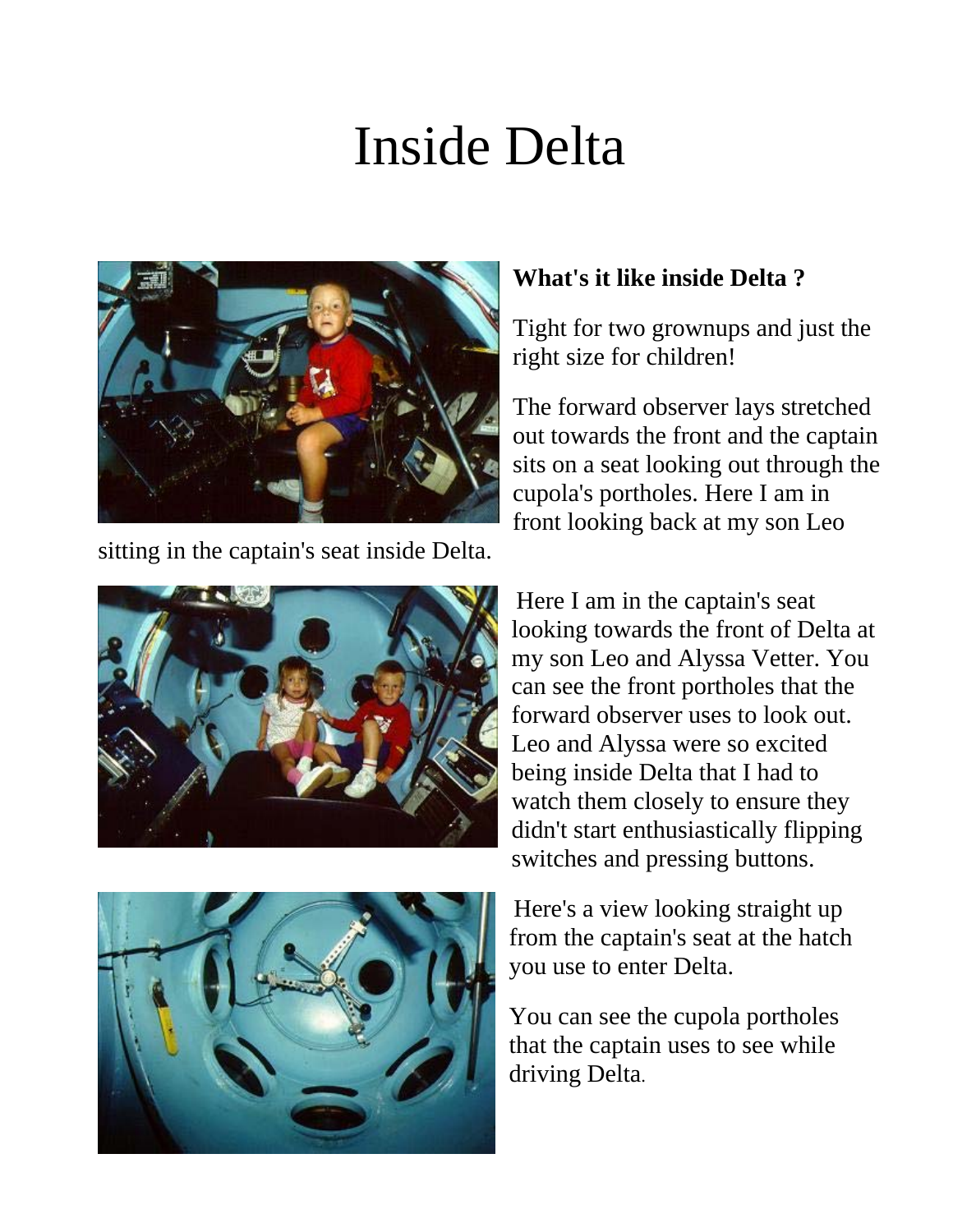

Here's the forward observer's view of the portholes on the right side of Delta. You can look around in almost any direction.



You cannot be claustrophobic if you dive in Delta since space is tight and you only get a portholed look outside.

Here's a view out through a front porthole at the tender ship *Cavalier*.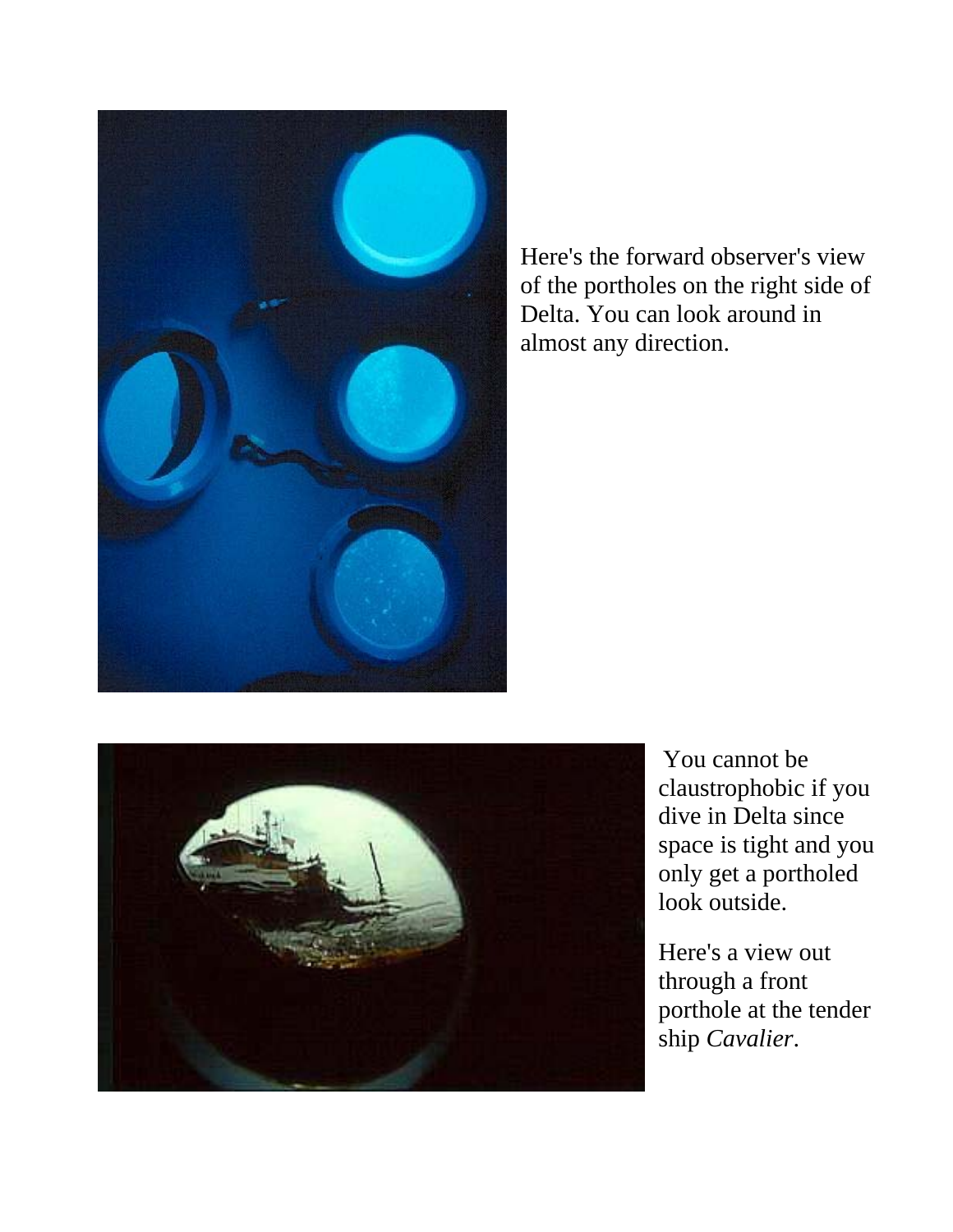# Getting Delta Onboard Ship



Here Delta is heading back towards the tender ship after a dive.

Delta approaches alongside the tender ship and two crew hook up a cable yoke with two hooks to front and back eyehooks on Delta. The ship's crane then yanks Delta out of the water into a hanging position alongside a mattress of old car tires on the side of the ship. Tie up the sub to ship cleats, open the hatch, and clamber out.



Here Delta is moving alongside to be landed onto the tender ship.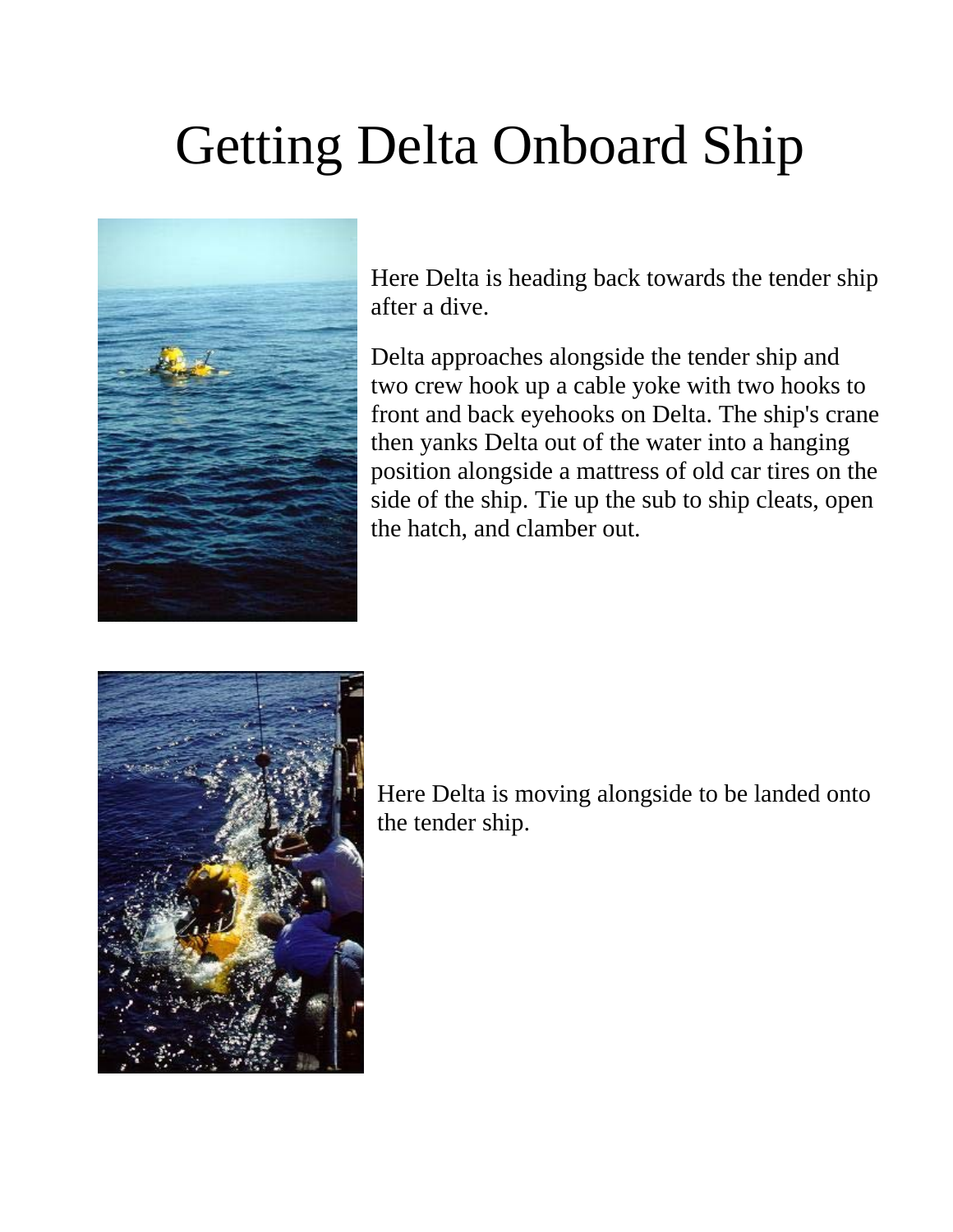

Reach down and quickly snap on the cable clips in order to pull up Delta and land it alongside the tender ship!



At the end of the day, Delta is brought back onto deck of the tender ship.

Following are my trip logs from three dive trips to various Southern California submarine canyons in 1995, 1996, and 1998, as well as an oceanographic research ship cruise to collect sediment core samples from various canyons in 1996.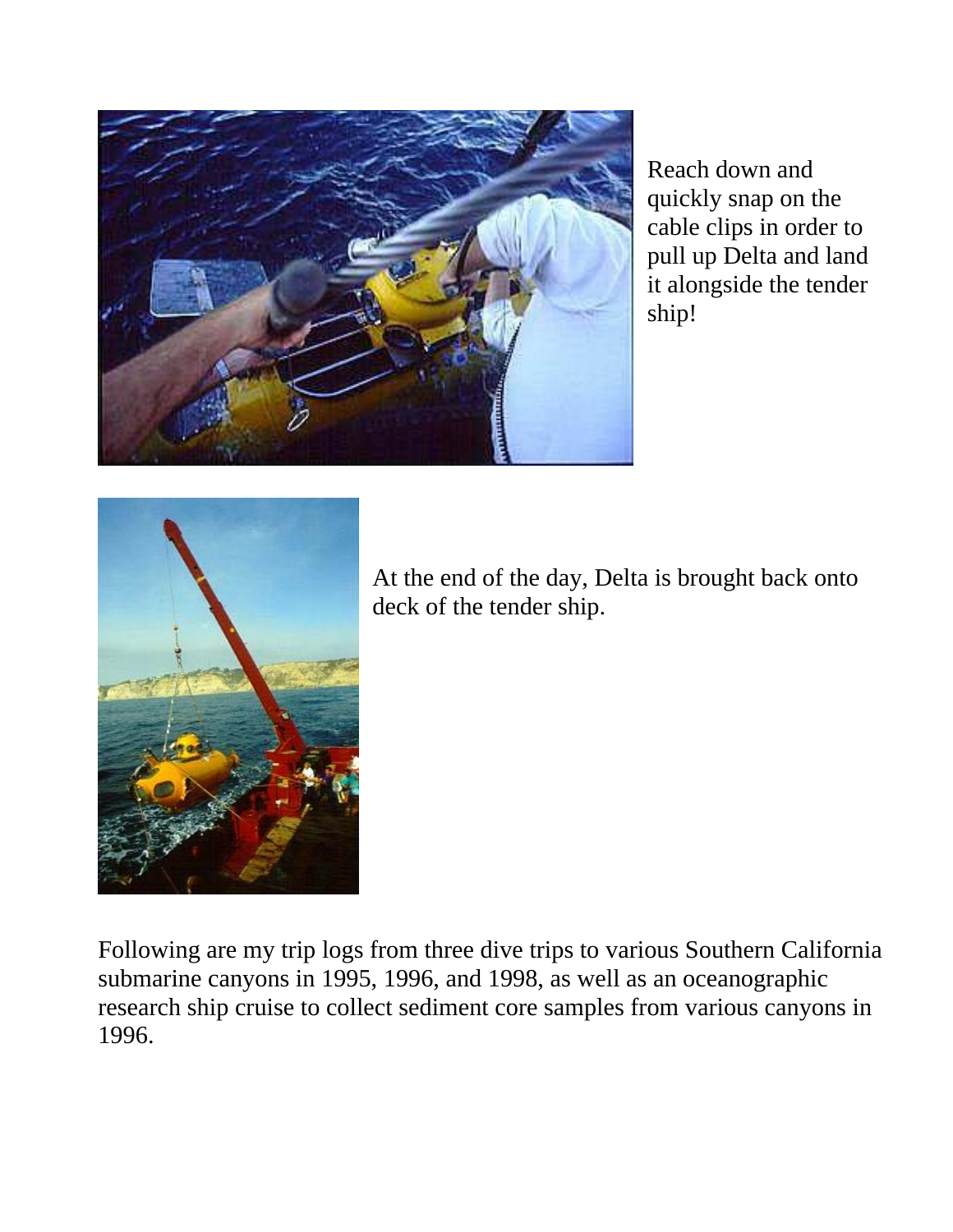

# Scripps Canyon 1995

At the end of August 1995 I made two deep dives in Scripps Canyon to 538ft and 499ft in the twoman submersible Delta.

Delta is pictured here heading towards its tender ship in the waters above Scripps Canyon.

I also did a control site dive to the flat **Del Mar seafloor to 690 ft.** On this cruise, Delta made a total of 27 dives over four days with the Del Mar dives collecting control samples.



#### **Scripps Canyon 1: 538 feet/164 meters:** On my first dive down in **Scripps Canyon to a maximum depth of 538 feet**, we dropped down over the lip of the Canyon at 200 feet. There was a squid swarm at 328 feet. On the vertical wall of the Canyon down deep approaching the target depth, I saw orange cup corals, red galatheid crabs in profusion, white sponges with finger-like protrusions, and small quarter-coin-sized white anemones or hydroids. The wall was not a continuous carpet of marine life one sees when scuba diving at shallower depths. The wall down deep in this 500 foot range is much the same morphologically as seen shallower: overhangs, vertical cracks, ledges, etc

even some long-lost/left-behind cables. The red galatheid crabs live down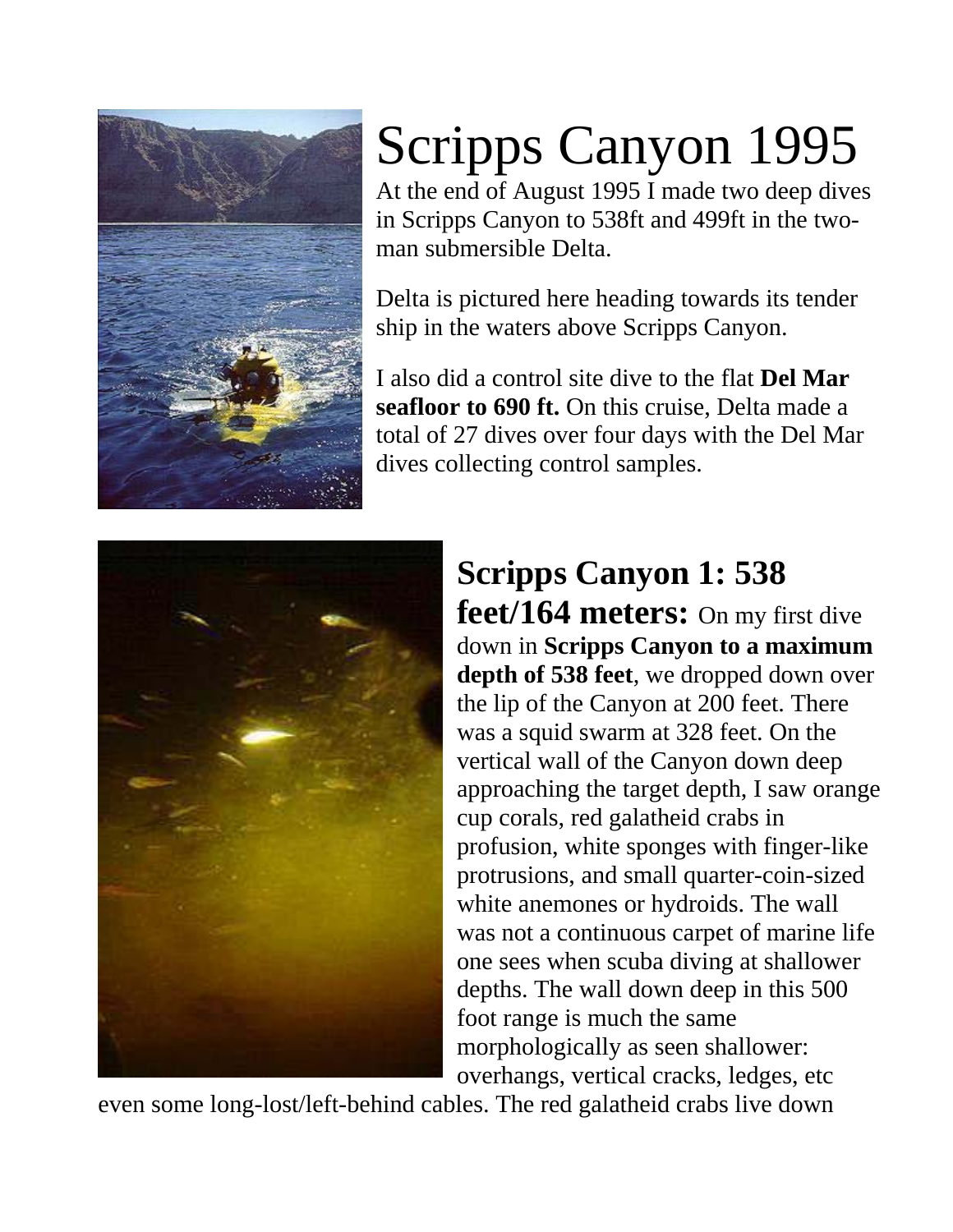there in deeper water and were hanging about clinging to the walls. At the bottom of the canyon as we cruised along, the walls were 15 or so feet across and there was an immense congregation of juvenile hake (seen here), so many that they were stirring up the silty, muddy bottom as they flitted about. The objective on these dives is to suck up bottom sediment into two sample bags so I saw more of the bottom than the walls. Some fish get inadvertently sucked up with sediment since there are so many fish.



There wasn't much debris intermingled into the mud; what debris there was mostly surfgrass which lasts longer than kelp in debris. Swarms of swimming invertebrates (mysids) were attracted to the submersible's floodlights as seen here. This area of the canyon was obviously a rich area since it was supporting so

many juvenile fish. The submersible stirred up the bottom mud and a mud cloud would follow the sub down the canyon. In the canyon, I also saw a



chimaera ratfish, a blenny and a cusk eel.

At one point, we came up on a torpedo ray *Torpedo californica* which, obviously irritated, turned toward the submersible, and draped itself on a front viewport as seen here -- it was obviously shocking the Delta submersible. Rocks on the bottom of the canyon were

covered with white hydroids. There were lots of small flatfish around.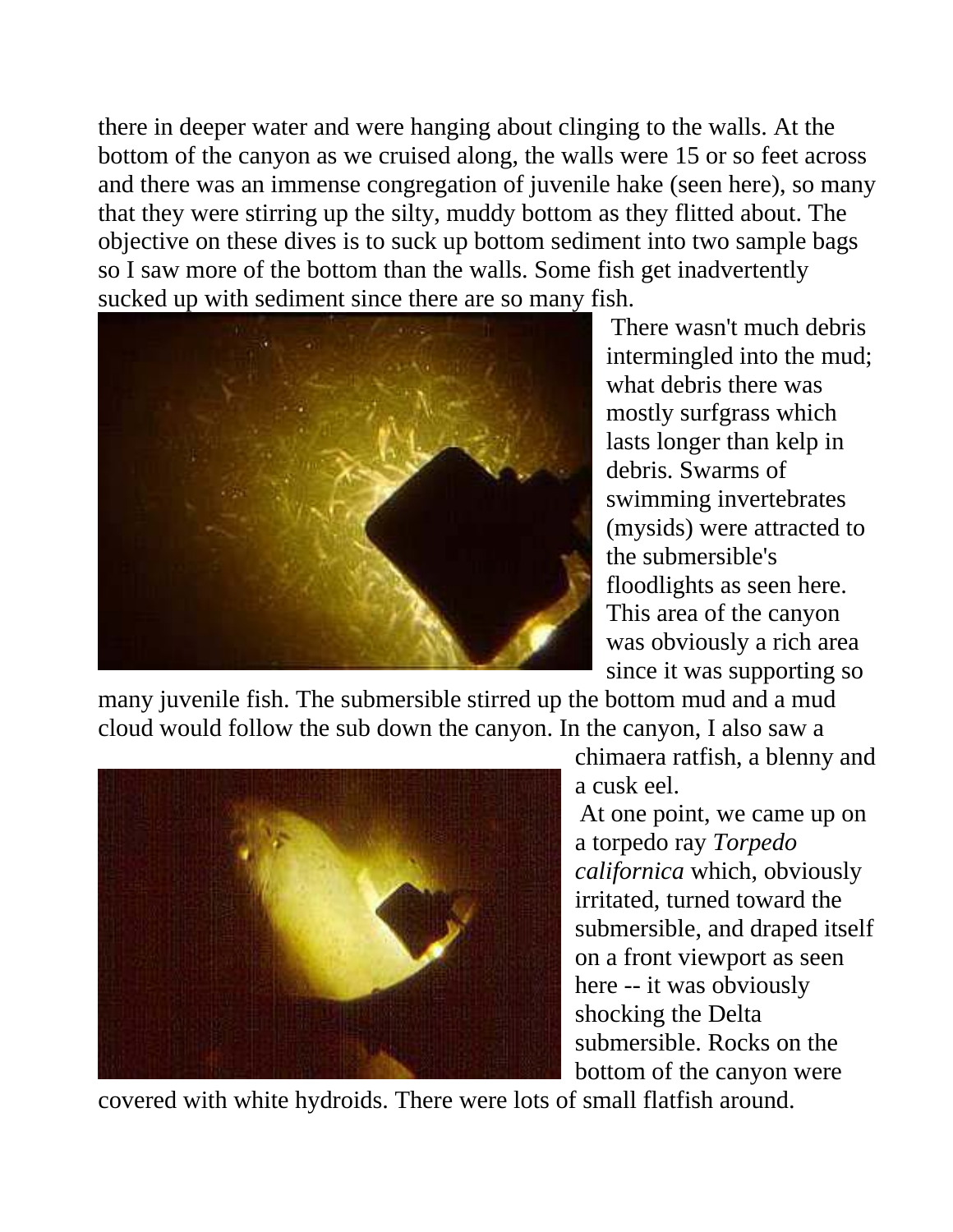Photography is difficult due to the darkness and the uneven lighting from Delta's floodlights.

Scripps Canyon 2: 499 feet/152 meters: My second dive into **Scripps Canyon reached a maximum depth of 499 feet**. I saw rocks with white hydroids on them, vertical wall overhangs with white sponges and galatheid crabs, lots of hake and flatfish, even a horizontal cable in the Canyon which the sub had to carefully maneuver around.

### Southern California Submarine Canyons 1996: In mid-July 1996, I went out on another research cruise lasting eight days with Dr Eric Vetter using the Delta two-man submersible to study submarine canyon ecology in more Southern California canyons.

All the canyon sites I saw had muddy/silty bottoms with very infrequent rocks; I only saw canyon walls at Dume Canyon. Several canyon bottoms accumulate trash which the fish and invertebrates shelter in and there are also kelp holdfasts and stipes that the urchins congregate on and eat. None of these canyon bottoms were loaded with detritus like Scripps Canyon.

Dr Vetter also did single scouting dives at Hueneme and Mugu Canyons which were not easily divable due to currents and visibility. Walls were not seen and one canyon was swept by currents making it uninteresting. A single scouting dive was done at Santa Cruz Canyon off Santa Cruz Island which was notable for a fishing boat wreck but no walls and generally an uninteresting canyon from a benthic ecology viewpoint.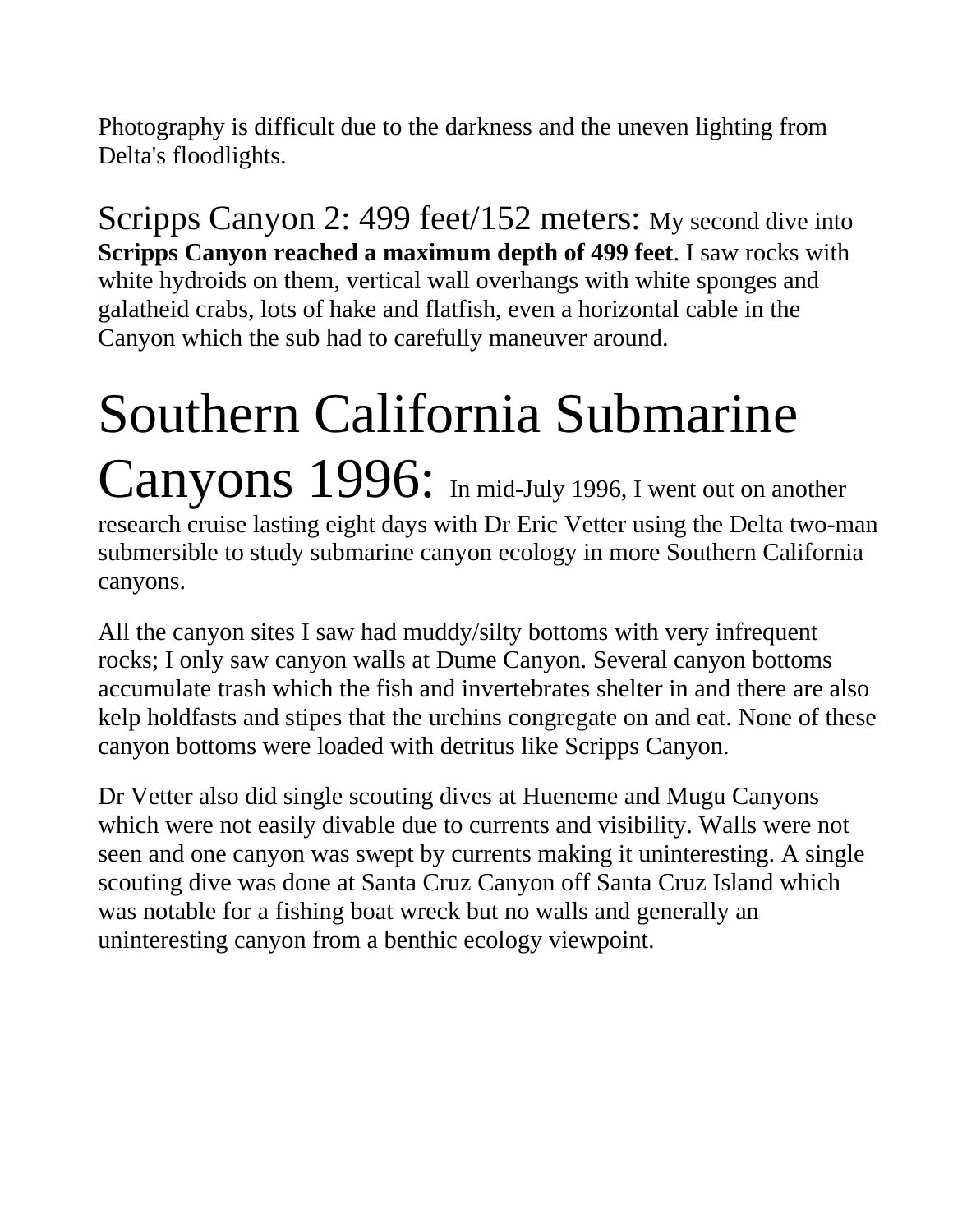

Malibu seafloor (Control Site): 670 feet/204

meters: I did a control site dive to the seafloor off Pepperdine University off **Malibu to a maximum depth of 670 feet**. I saw many large white *Metridium* anemones but mostly

sea urchins. Most spectacular were two *Gorgonocephalus* basket stars (one shown here).



On this seafloor dive off Malibu to 670 feet, I saw bright red sea cucumbers feeding on the seafloor (shown here).

You can see its mouth parts sweeping the bottom to pick up loose material for consumption. I saw flatfish, octopus,

rockfish, cusk eels, two large *Pleurobranchus* opisthobranch, big fluffy sea pen, and shrimp.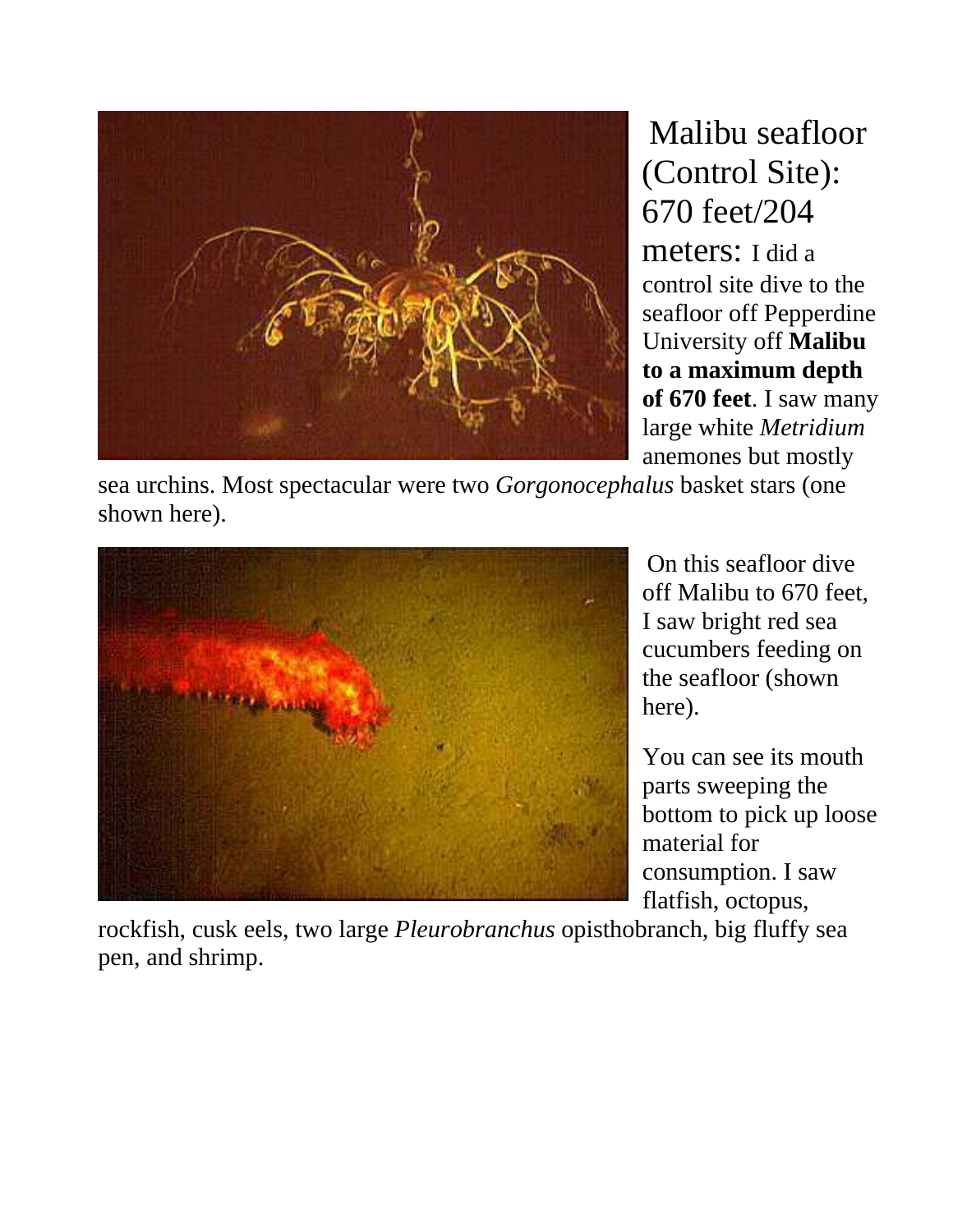

#### Dume Canyon Dive #1: 680 feet/207 meters: I did a dive into **Dume Canyon to a maximum depth of 680 feet**.

This was my favorite dive on this research cruise. I saw lots of big white shrimp that were sized like small lobsters and looked pretty yummy to me.



Here is a shrimp rearing up in defense with its claws attacking at the approach of Delta.

It was a tough little fellow and held its ground until it was forced to retreat at the last second.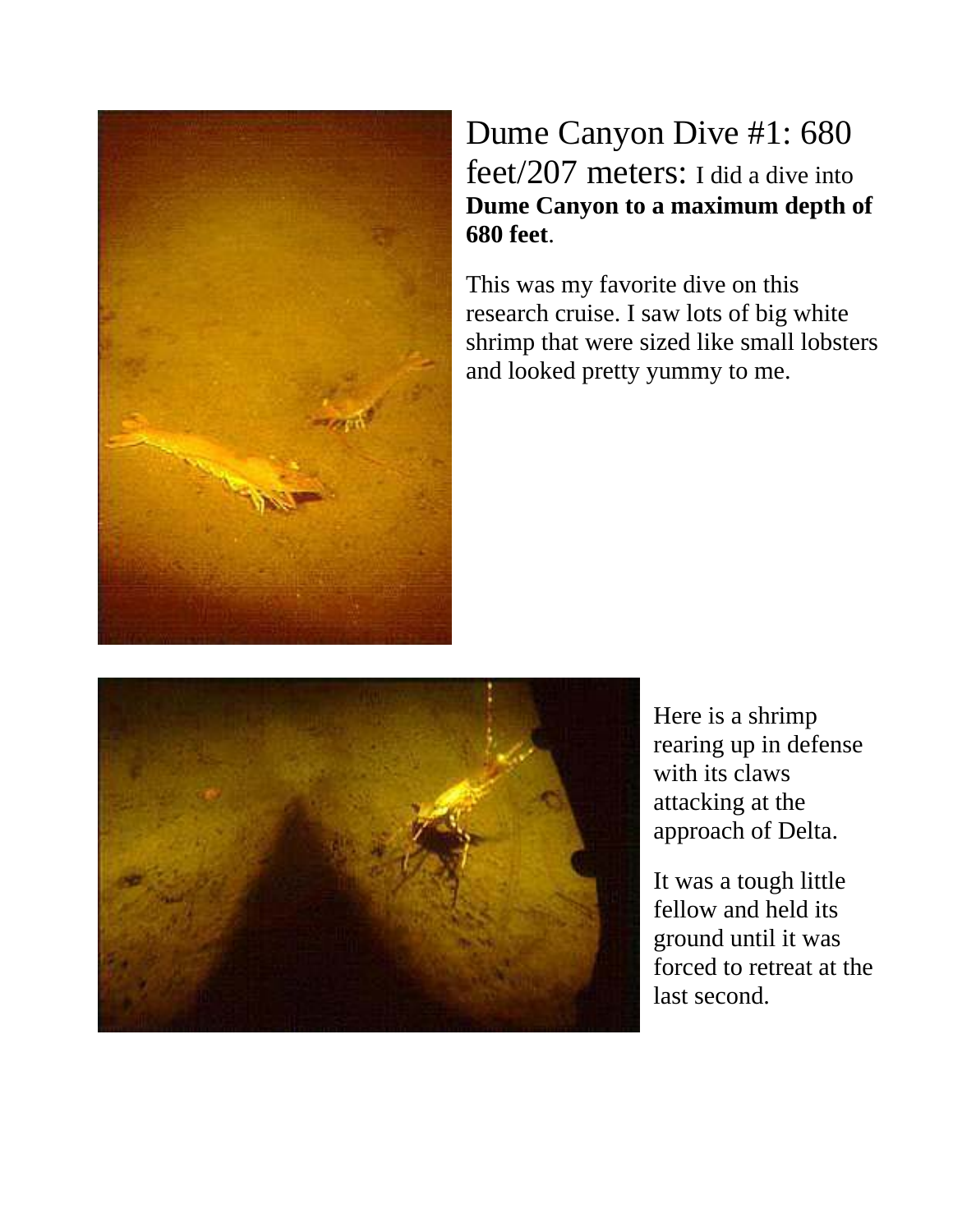

I saw flatfish which can be very well camouflaged on the bottom.

Find the flatfish's two side-by-side eyes to find the flatfish.



There were lots of drift kelp holdfasts scattered around the bottom of Dume Canyon.

The holdfasts are tougher and heavier than the kelp blades and so find their way deeper into submarine canyons before being consumed. Shrimp sheltered under these

drift kelp holdfasts.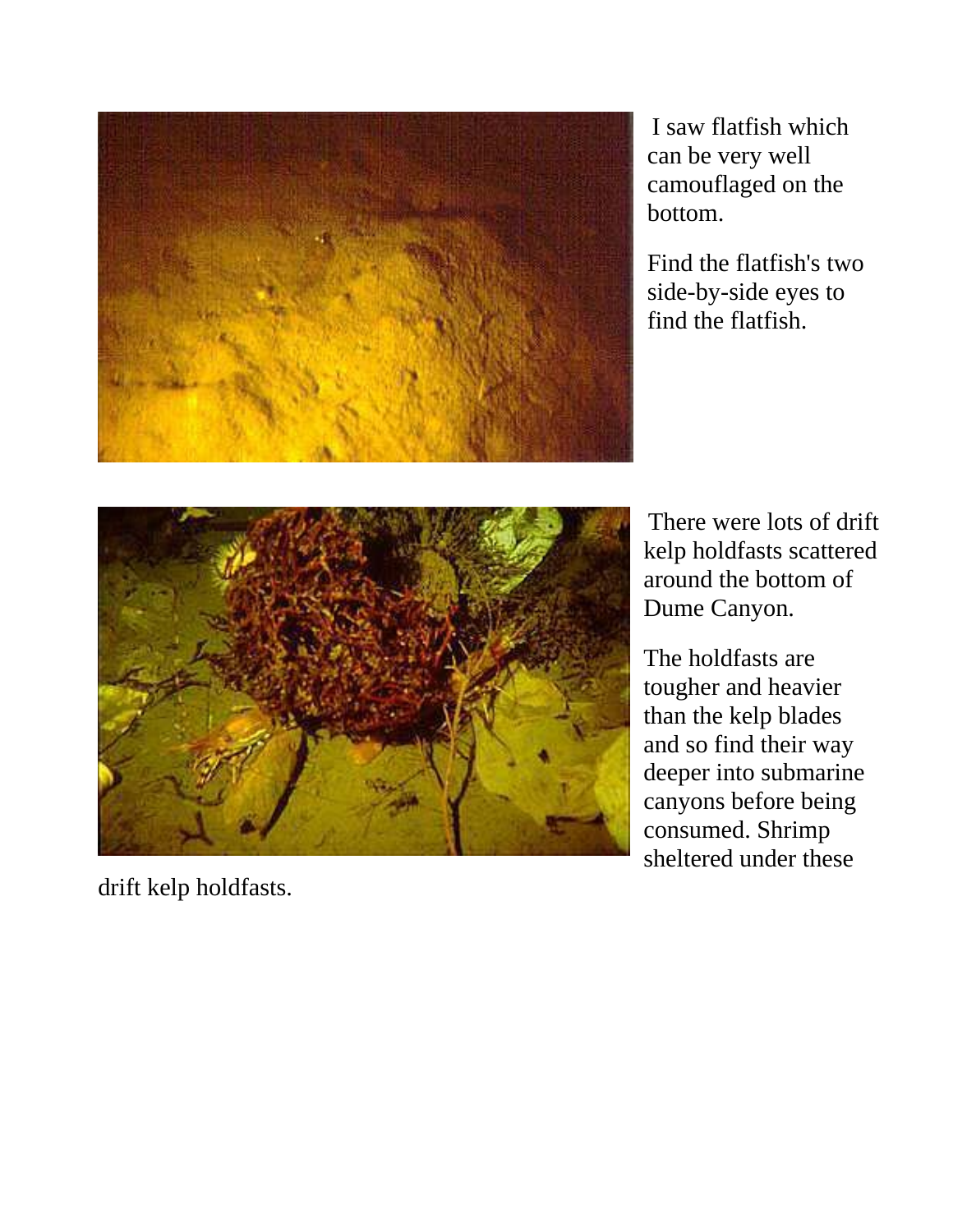

I saw sea urchins piled up and consuming these drift kelp holdfasts and stipes.



I saw many other things on this Dume Canyon dive to 680 feet. The most alien sight to me is shown here and I saw two of them: a tethered, floating egg-shaped large orange siphonophore *Dromalia alexandri*.

I also saw *Pleurobranchus* opisthobranchs, cusk eels, rockfish, red anemones, and long rope-like siphonophores.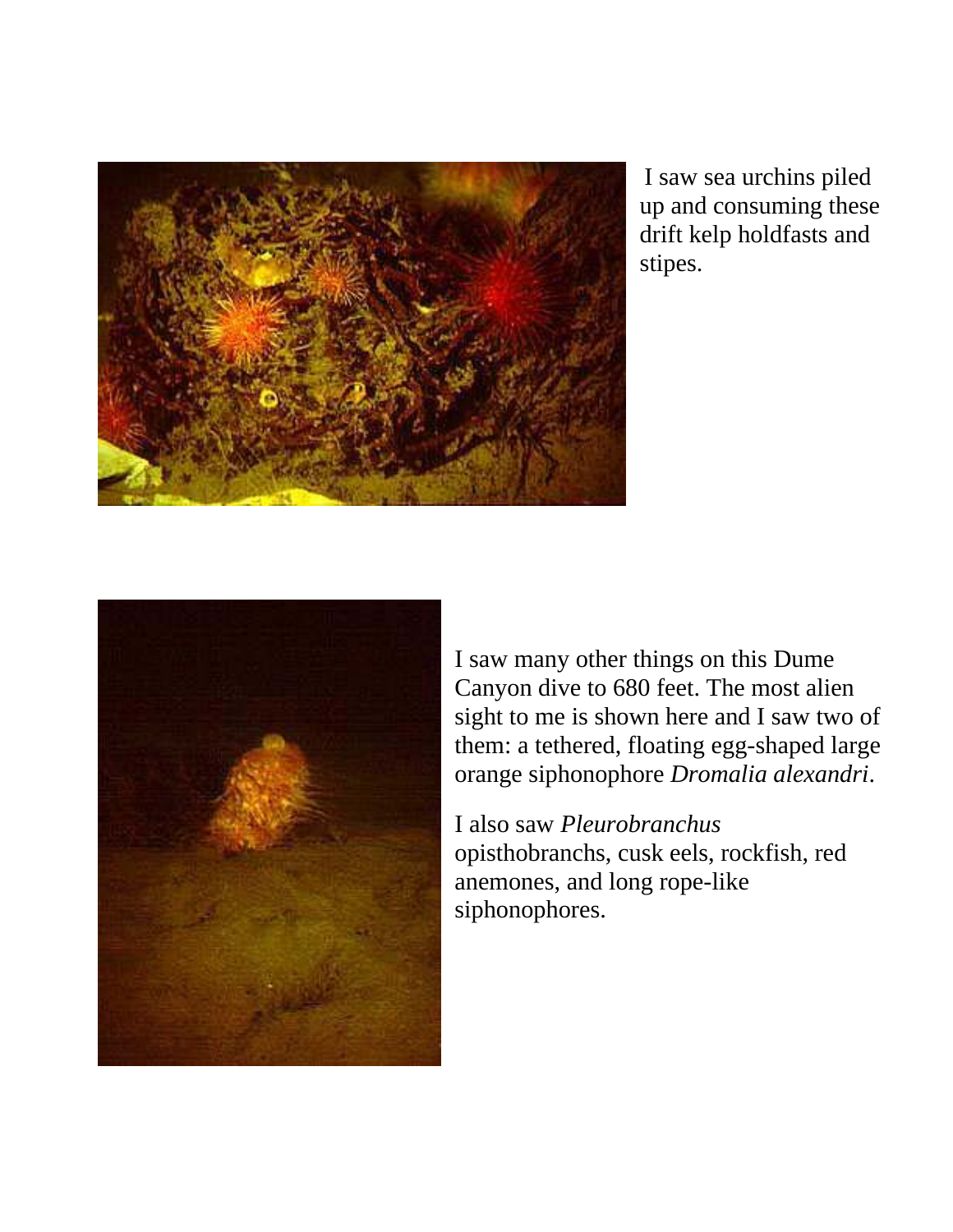

Dume Canyon Dive #2: 360 feet/109 meters: I did a dive into **Dume Canyon to a maximum depth of 360 feet**. I saw octopus, two hagfish (not slimey), flatfish, and no sea urchins. The Delta sub dropped down a short vertical stretch of

the west wall and hit the canyon bottom at 110ish meters; here is the Dume Canyon wall at approx 310 feet. Delta left Dume Canyon by ascending its east wall from 95 up to 60 meters. The Dume Canyon wall is a shelly aggregate, deeply eroded with big overhangs and infolds and has lots of caverns and columns. The wall is covered with rockfish.



Santa Cruz Island seafloor (Control Site): 480 feet/146 meters: I did a control site dive to the **seafloor off Santa Cruz Island to a maximum depth of 480 feet**. It was a featureless mud plain

and I saw two *Metridium* anemones, several species of sea pen (one shown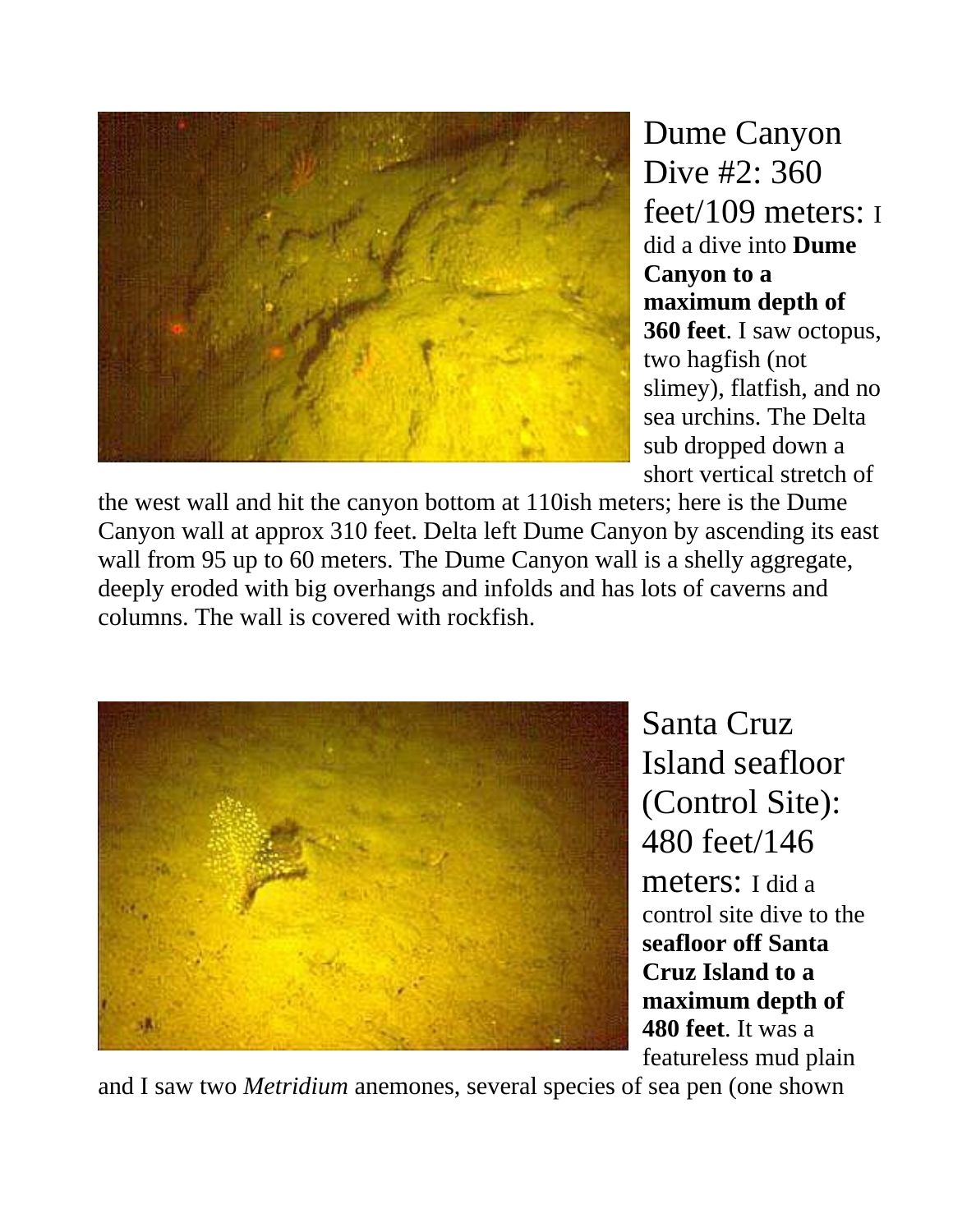here and they were exquisitely beautiful), sea whips, cancer crabs, small flatfish, and small seastars.



My Santa Cruz Island seafloor dive was marked by octopus!

I saw many octopus trying to look inconspicuous in shallow seafloor holes as the Delta sub passed by.

Carlsbad Canyon 410 feet/125 meters: I did a dive into Carlsbad Canyon to a maximum depth of 410 feet. I saw two squid, two octopus, small white urchins, lots of worm tubes, lots of white shrimp, sea cucumbers, seastars, cusk eels, and lots of juvenile hake. Clouds of invertebrates were attracted to the Delta flood lights.

Redondo Canyon 300 feet/91 meters: I did a dive into Redondo Canyon to a maximum depth of 300 feet. There was lots of trash and visibility was reduced. I saw rockfish, cusk eels, octopus, small flatfish, sea pens, a big wolf eel (!), prawns, a ray, and a chimaera ratfish.

#### Southern California Submarine Canyons 1998: The October 5-12, 1998 Delta cruise was tendered by the 106 foot workboat McGaw. We spent most of our time diving in Scripps Canyon, La Jolla Canyon, and Dume Canyon off Point Dume / Zuma Beach in Malibu. We also did some non-canyon control site dives as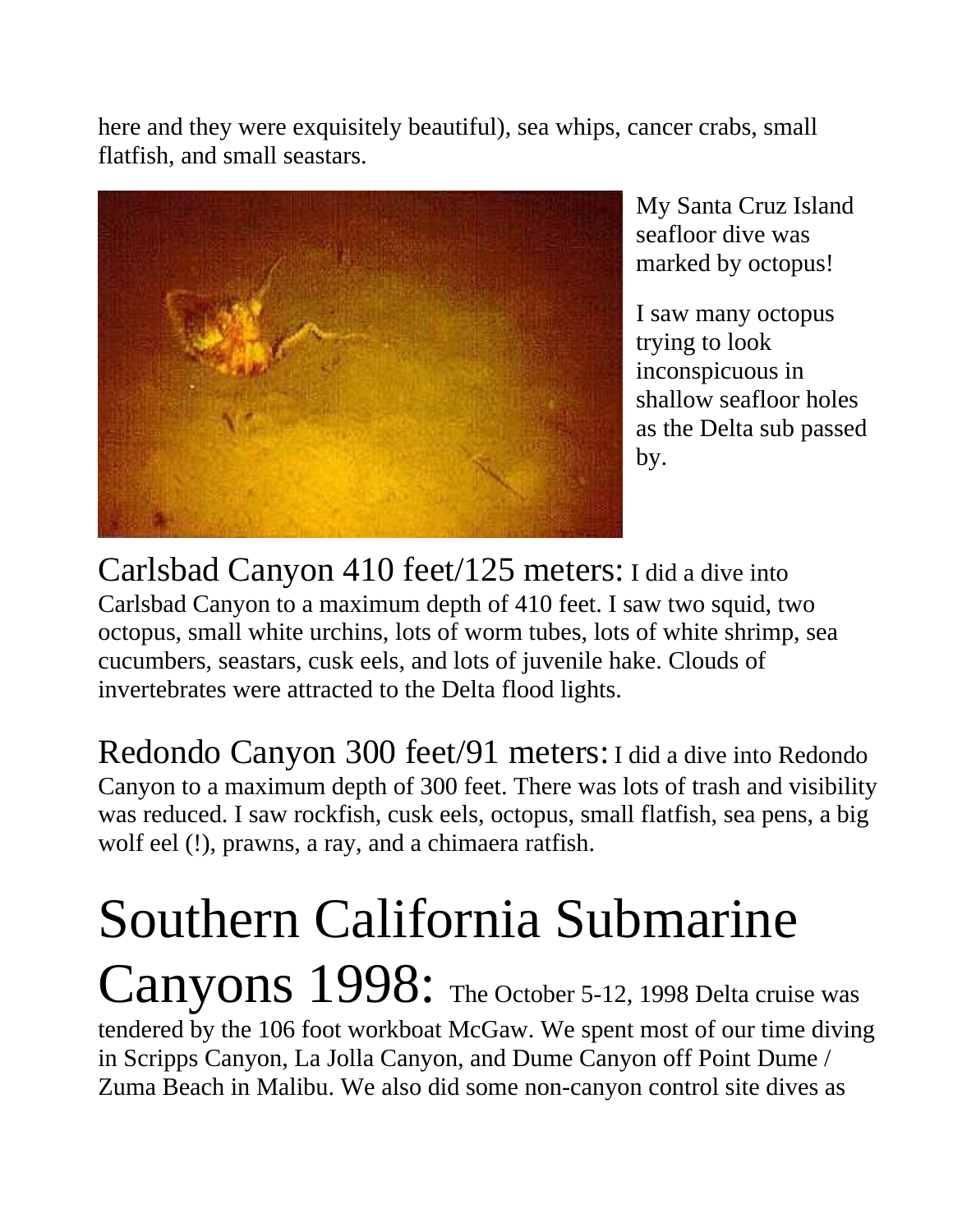well as a few forays into Carlsbad Canyon offshore from the powerplant. Down deep the water temperatures were 9-10 deg C (48-50 deg F).



Scripps Canyon Dive #1: 682 feet/208 meters: On the way down to the target depth in the canyon bottom, I saw a *Gorgonocephalus* basket star perched on the canyon wall (shown here). At 208 meters depth, the precipitous walls of Scripps Canyon were too narrow to take Delta down another fifteen feet to the bottom. Delta is 3.5 feet across in beam so this was indeed a narrow-walled section of Scripps Canyon. We moved up shallower to 204 meters where the canyon walls were twelve feet apart in order to get a bottom sample.

On the bottom there were schools of hake flitting about; the hake were 5-6 inches long. Many of the hake

would be settled on the bottom and when flitting off in a startle reaction to the sub, each hake would stir up a small cloud of bottom sediment. With a big school of hake flitting about and stirring things up, the final one foot of water column can get pretty cloudy with sediment so you can't see the hake there. You see them above the cloud but see them intermittently in the brown mud cloud on the bottom. The hake flash silver in Delta's floodlights so you are looking out on a flashing school of fish above a low-lying brown mud cloud with some silver fish showing here and there in the mud cloud.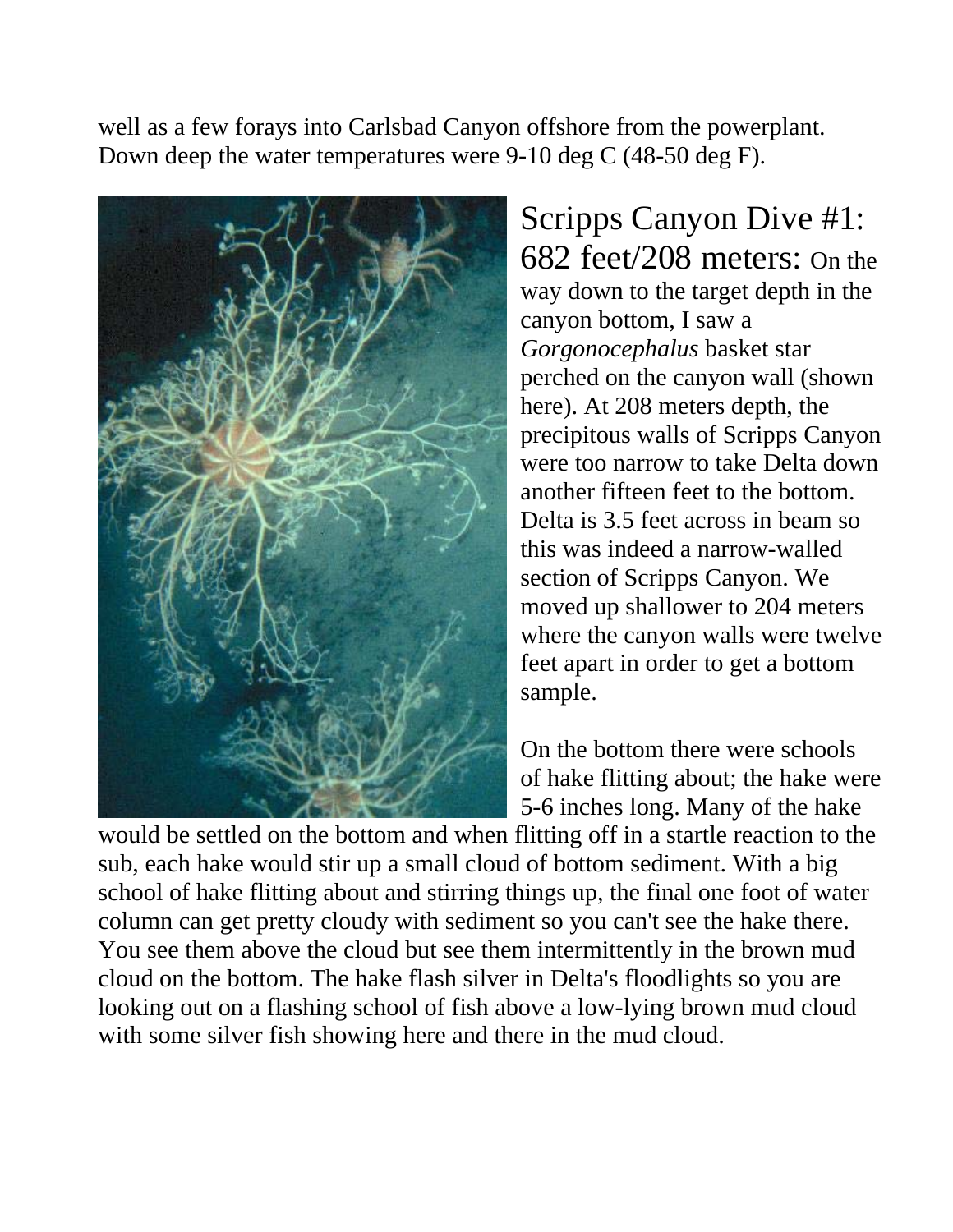

Hake that are very close up in the floodlight show violet color flashes. Hake everywhere!

Intermingled here and there with the hake were several long silver ribbon-like fish with one long undulating fun running down their body. These ribbon-like fish were hard to see in their narrow top-tobottom cross-section but were broad and shiny silver from side

view. These are cutlassfish, ribbonfish or scabbardfish -- can't tell without looking at some slides. These ribbon-like fish were positioned vertically heads-up which is a typical hunting position to spot the dark shadow of prey outlined against the dim light coming down from the surface. Of course my human eye couldn't see any light looking up but the fish can; it becomes totally dark to my eye at about 400-500 feet depth. Some of these ribbon-like fish moved in close to Delta's front portholes in a slow, deliberate movement and I swear they were curious and looking inside at me (the sub has lowlighting inside).



Cancer crabs were here and there (shown here). One cancer crab waved its clawed arms at hake while in the midst of a thick hake school. That crab was either being defensive about being crowded by hake or was trying to grab one that bumped in close. The canyon bottom was a fine silty mud with hydrogen sulfide blackened

sediment underneath with seagrass debris mixed in. There were eel-like fish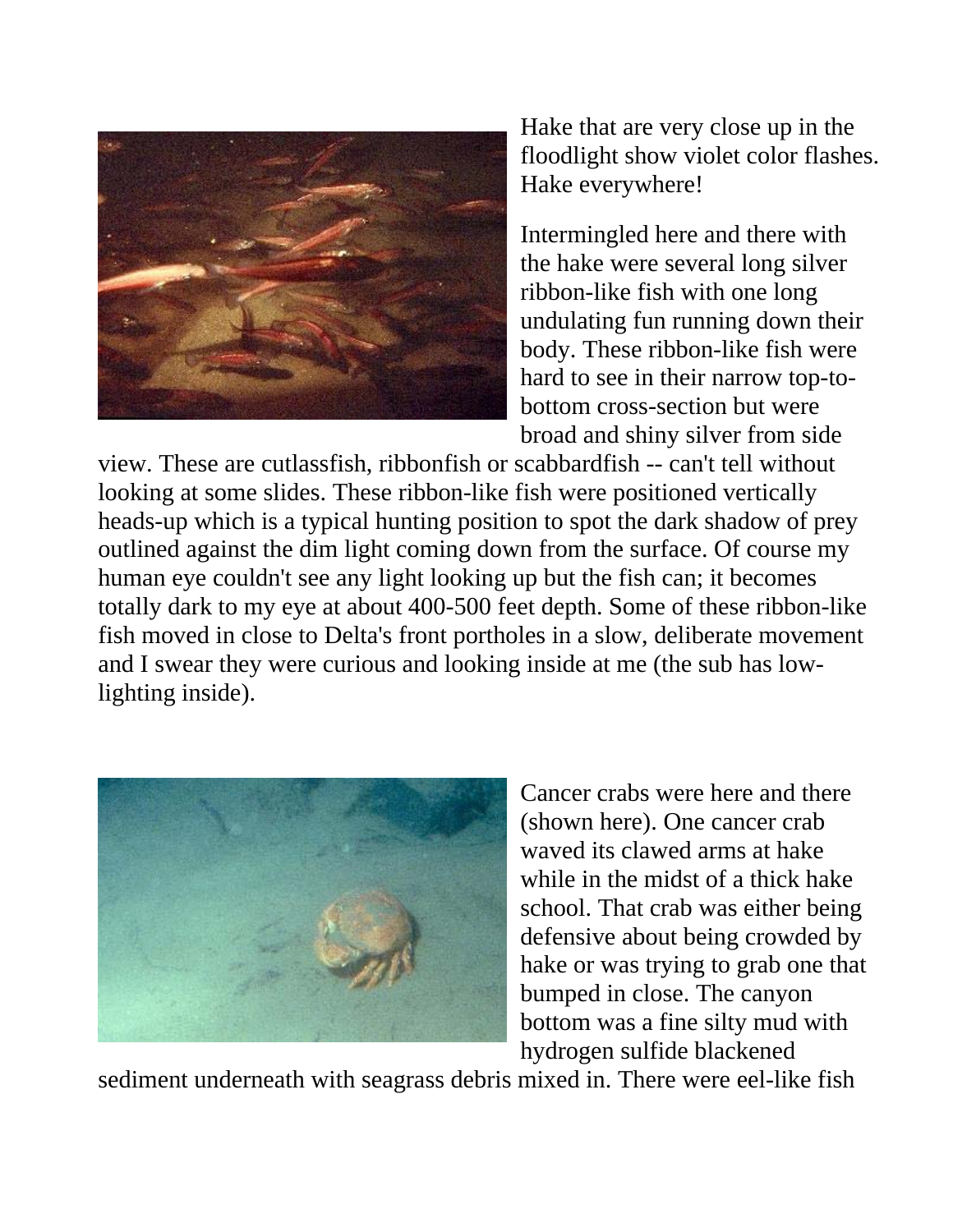similar to cusk eels, shrimp, flatfish, chimaera ratfish, lizardfish, and some deepwater urchins.

The vertical or steeply dropping canyon walls were rocky and sprinkled with red galatheid crabs with occasional orange anemones, sea cucumbers, and orange cup coral. There were big bouldering sections of the canyon walls with cracking; there was a fine dusting of silt on the canyon walls. Occasionally there was an orange-red small gorgonia on the wall. Delta dives by others at 100m spotted a sunken inflatable boat that was grey with orange markings; the engine was uncovered and had some encrusting growth. Observers deemed the boat itself in good condition and covered with a dusting of mud.

Dume Canyon Dive #1: 692 feet/211 meters: At this depth, Dume Canyon had sloping soft mud walls. The bottom was soft mud and there were fat worm tubes in the canyon bottom sediment below the surface. Typical for some submarine canyons, there were aged broken-down kelp holdfasts with sea urchins on them. Sightings included: chimaera ratfish; small and large shrimp; lots of cusk-eel-like fish and other small fish; an octopus near a 50 gallon drum with a bat star inside; small flatfish; hermit crabs; fiberglass skin of a surfboard.



Dume Canyon Dive #2: 1073 feet/327 meters: At this depth, Dume Canyon has a steep mud slope on its bottom. Saw lots of pink *Allocentrotus* urchins which are a deepwater species usually found below 100 meters. The water column near the bottom had lots of small jellies and ctenophores (like *Beroe*). Other dives at this depth in Dume Canyon sighted the orange Dumbo octopus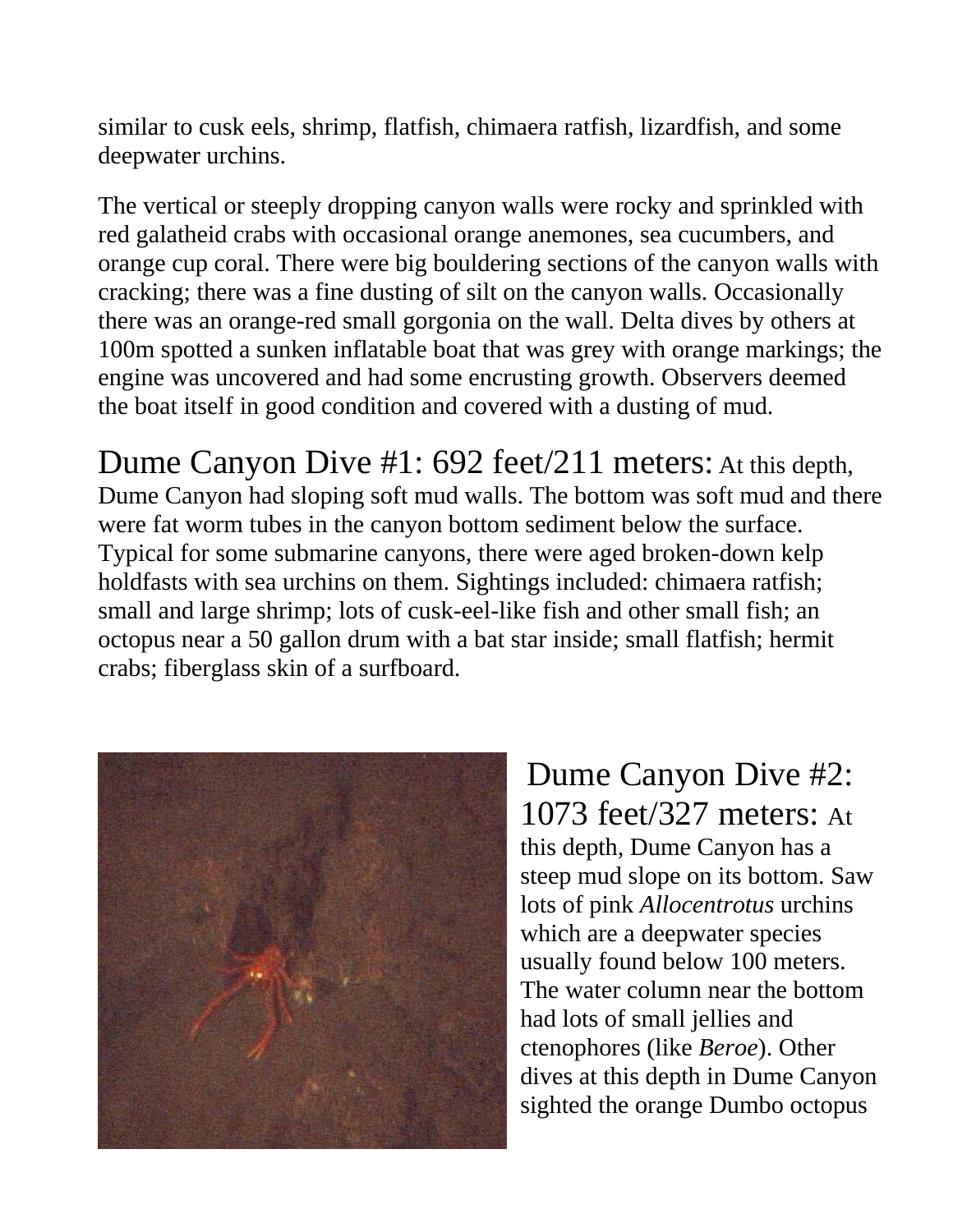*Grimpoteuthis* but I never saw them.



Sightings included: large orange octopus (shown here); small flatfish; red galatheid crabs; sea cucumbers; and, head-down ribbonlike fish just above the canyon bottom.



Other sightings included: large *Pleurobranchus* opisthobranchs (shown here).



Around 656 feet (200 meters) in Dume Canyon, there were lots of *Dromalia alexandri* siphonophores. *Dromalia alexandri* is a colonial orange- colored floating filterfeeding siphonphore that is roughly sphere-shaped. It floats just off the bottom tethered by many thin white

threads. When disturbed, it pulls in its threads and lowers itself closer to the bottom. The mud canyon bottom is marked by crab tracks running along it.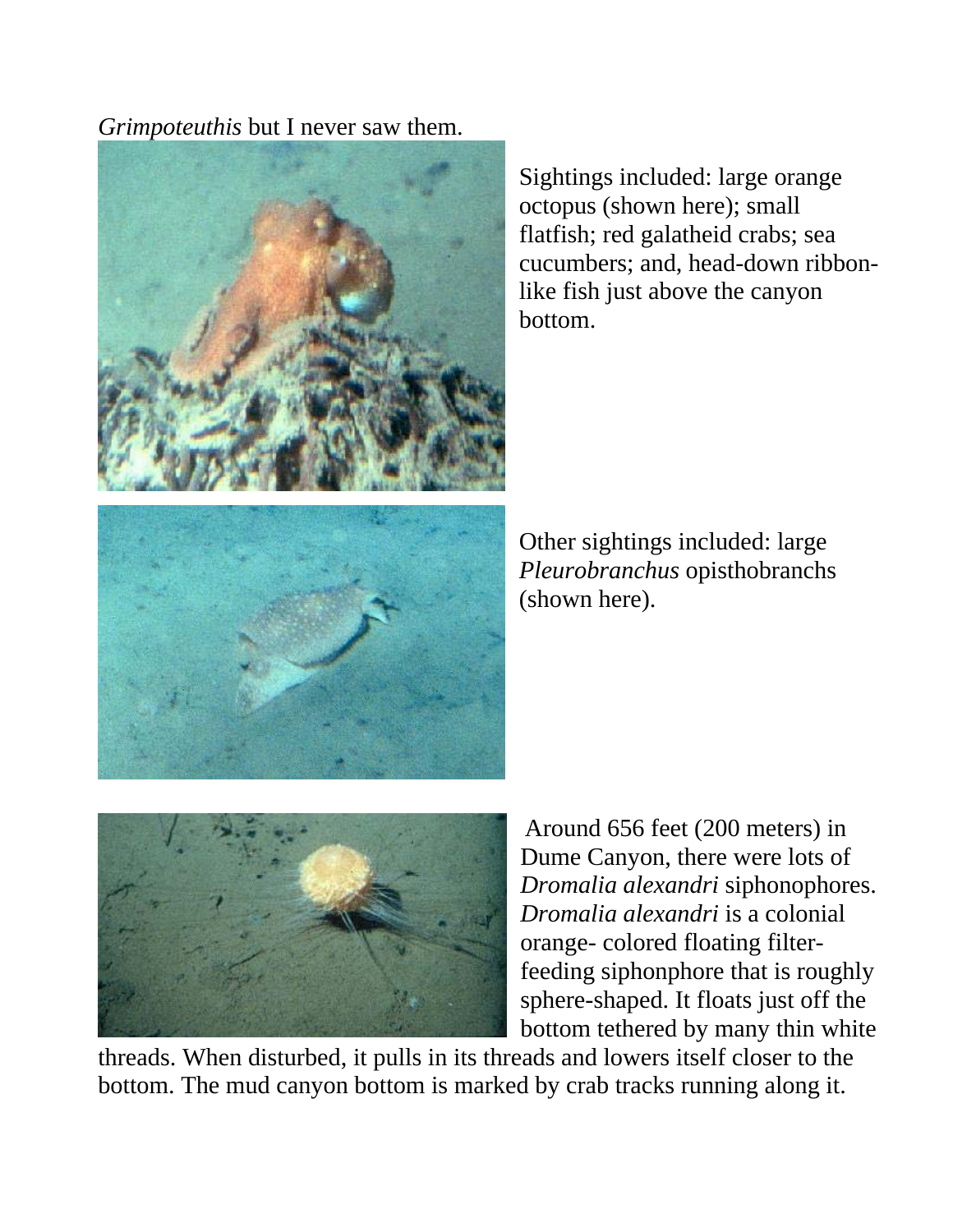Sightings at this depth range included: hagfish; *Gorgonocephalus* basket stars; crinoids; California king crab; rockfish.



At 525 feet (160 meters), a wall of Dume Canyon with big stretches of rock outcrops was a crinoid garden (shown here). Individuals and clusters of crinoids were feeding with outstretched arms and were attached to rock with their specialized curved structures called cirri. *Gorgonocephalus* basket stars with their outstretched arms were sprinkled here and there amongst the crinoids. Red galatheid crabs were tucked in rock cracks (shown above). Sightings at this depth range included: lizard fish; white sponges; *Metridium* anemones; orange anemones; shrimp; bright

red scorpionfish *Sebastolobus*.

Scripps Canyon Dive #2: 627 feet/191 meters: At the max depth, the canyon walls were vertical towering up over fifty feet high with a slope above that. The opposing canyon walls were like slabs with a canyon span of 8-15 feet. One really feels closed in dropping down into such a relatively narrow canyon botton and seeing walls close by through sub portholes on either side. The bottom six feet of these slab-like walls were slick and above that the walls had little growth except for some white spots (sponges?).

Sightings included: large and small shrimp; hake; big sheep crab; sea cucumbers; galatheid crabs. The big sheep crab I saw set a documented depth record of 191 meters for that species (according to two Scripps graduate students who visited onboard and were studying sheep crabs). Male sheep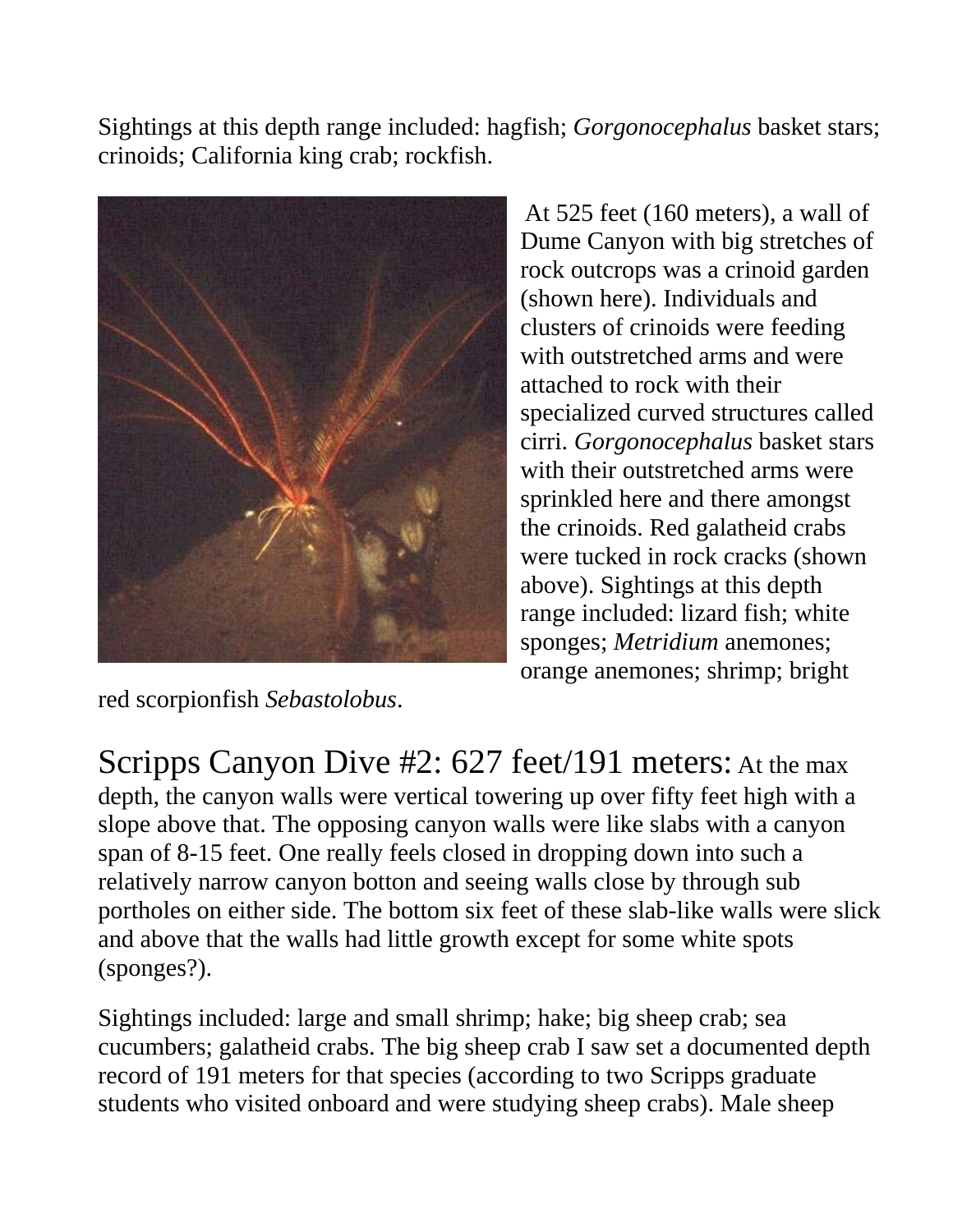crabs are known to move into deeper water foraging; we saw some really big ones in Scripps and La Jolla Canyon. The usual reaction is "Oh my God" on seeing one of these monsters; they are easily twice as large as ones I have seen scuba diving in Sumner Canyon.

The canyon bottom is sandy mud with blackened surfgrass. Spotted a seastar on the canyon wall; one doesn't see that many seastars in the canyon at depth. There were a few jellies in the water column above the bottom and euphausids or some crustaceans swimming about and drawn to Delta's floodlights.

#### Oceanside seafloor (Control Site) Dive #1: 702 feet/214

meters: A small school of big mackerel were attracted to Delta's floodlights while we were cruising along the seafloor. Out of the dark they rushed and smacked into the sub, flippering about on it. Inside the sub, one could easily hear their thuds and flippering so it sounded like an attack on the sub was in progress. Sightings included: two octopus; flatfish; several species of large and small shrimp; big tall *Metridium* anemones where there was something to attach; purple anemones in the sandy bottom; many different types of fish; three types of sea pens; urchins; seastar; large hake; a lingcod.

This was a non-canyon control site and it is very evident that at the same depth the canyon bottom and its rich ecosystem support a greater variety and abundance of life. We switched off Delta's floodlights at the bottom to plunge ourselves into darkness to observe the bioluminescence triggered by a fleet of crustaceans flitting about. On the way up in the water column at 500 feet, there were two long white rope-like siphonophores; one was coiled up and the other was stretched out about twelve feet in length.

Oceanside seafloor (Control Site) Dive #2: 341 feet/104 meters & 325 feet/99 meters: These were two non-canyon control site dives to suction up benthic samples. Sightings included: flatfish; purple anemones in the sand; fish; sea pens; seafloor was hummocky; good-sized halibut; small white urchins; seastars; dogfish in the distance.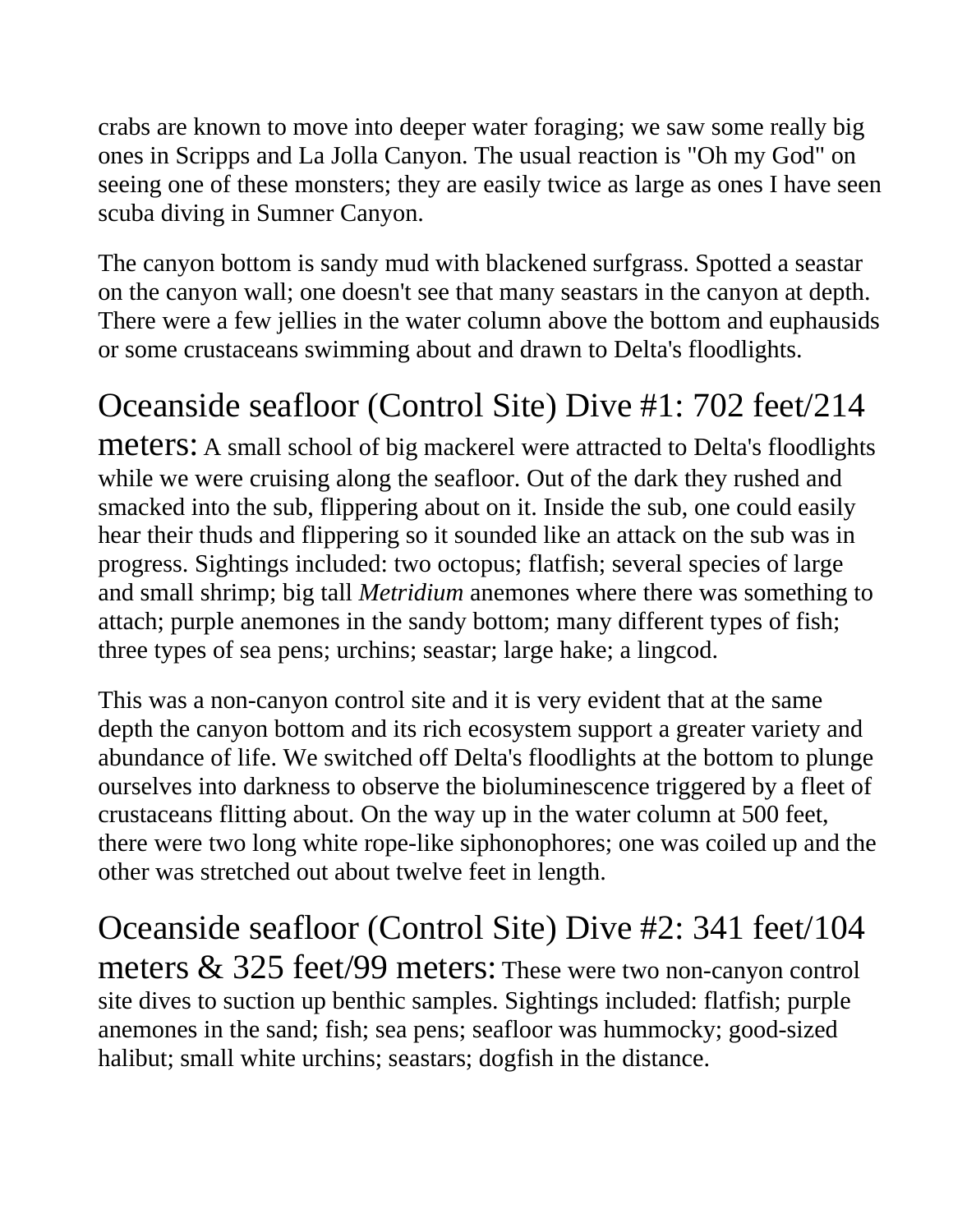

Oceanside seafloor (Control Site) Dive #3: 1.5 hour transect from 948 feet/289 meters to 328 feet/100 meters: Down deep, there were orange floating *Dromalia alexandri* siphonophores. Sightings included: large greenishwhite urchins with spines askew; pink medium-size urchins with erect spines; flatfish and various fish; Calfornia king crab (shown

here); big, tall *Metridium* anemones where there was something to attach; octopus; small shrimp of various species; buried purple anemones; reddish sea cucumbers; a small *Metridium* attached to a Miller Lite beer can; various whip-like and quill-like sea pens; very large pink sunstar. Shallower, there was much less life and sightings included: very small white urchins; flatfish; whip-like sea pens; cancer crabs.

Carlsbad Canyon: 630 feet/192 meters: Down deep, there were orange floating *Dromalia alexandri* siphonophores. *Metridium* anemones were clustered on a rock. The canyon bottom was spotted with debris. Pink *Allocentrotus* urchins climbed on old kelp holdfasts. A school of approx twenty flashing silver-blue mackerel over one foot long shot right into the sub with many hitting the sub and making a flippery beating sound as they skittered along the sub. Sightings included: large and small shrimp of various species; large pink sunstar.

Canyon walls were usually sloping sediment but passed one long section of towering vertical rock walls aprox 50-100 feet high on the south wall of Carlsbad Canyon. This rock section had crinoids attached here and there along with red galatheid crabs with their outstretched clawed arms raised in alarm at us. Sightings included: octopus, various fish including flatfish and one of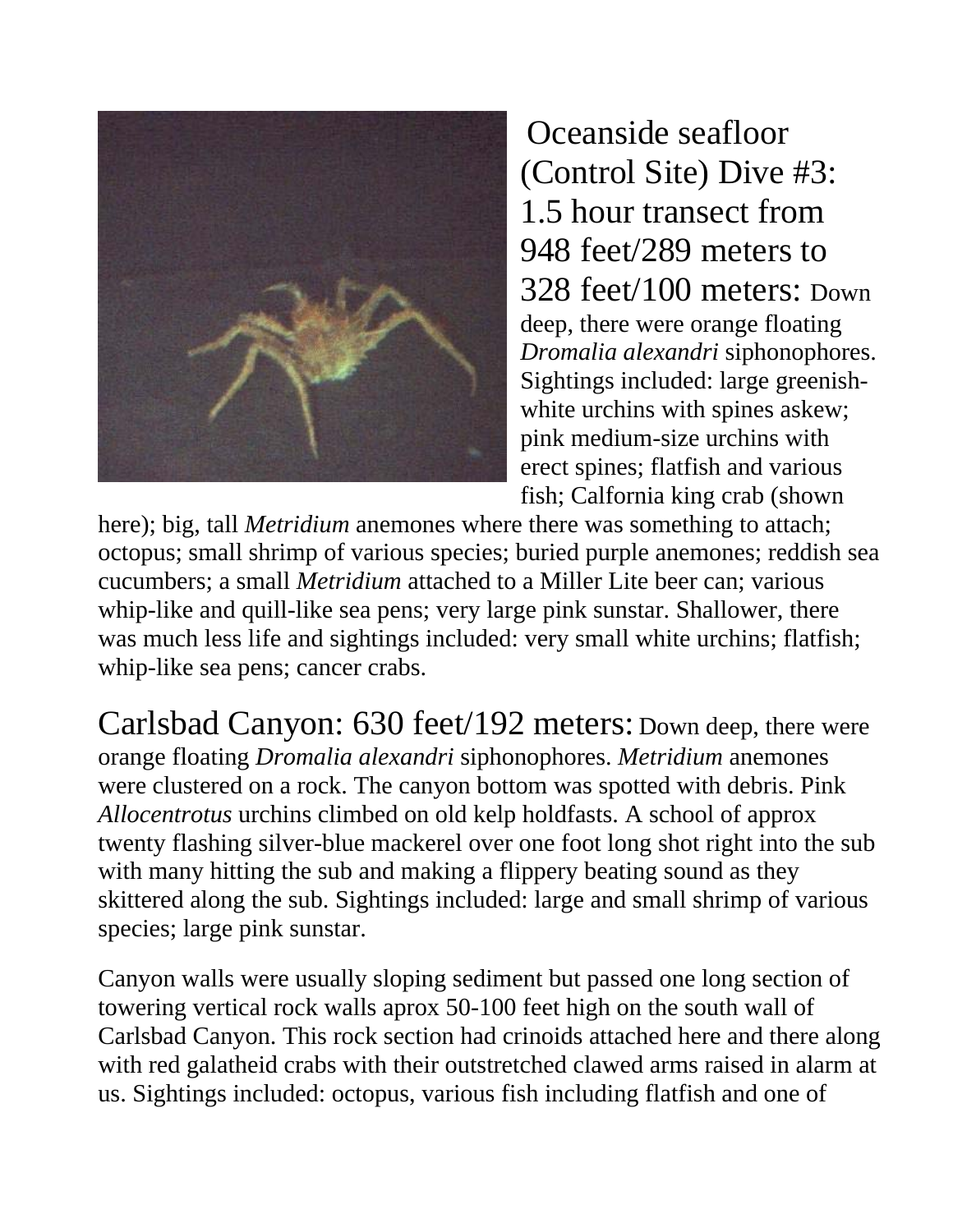those heads-up long slender silver ribbon-like fish (cutlassfish, ribbonfish or scabbardfish) which approached the front of Delta with some curiosity.



La Jolla Canyon: 1.5 hour transect from 919 feet/280 meters to 285 feet/87 meters: Down deep, La Jolla Canyon had a steep rocky wall on the south side with escarpments and bouldering. A *Gorgonocephalus* basket star was perched on the top of one part of the wall.



On the canyon bottom, sightings included: fish of various species (chimaera ratfish shown here); occasional long silver heads-down eel-like fish; small silver fish holding themselves in a U-shape a meter or two off the bottom (eelpout ?).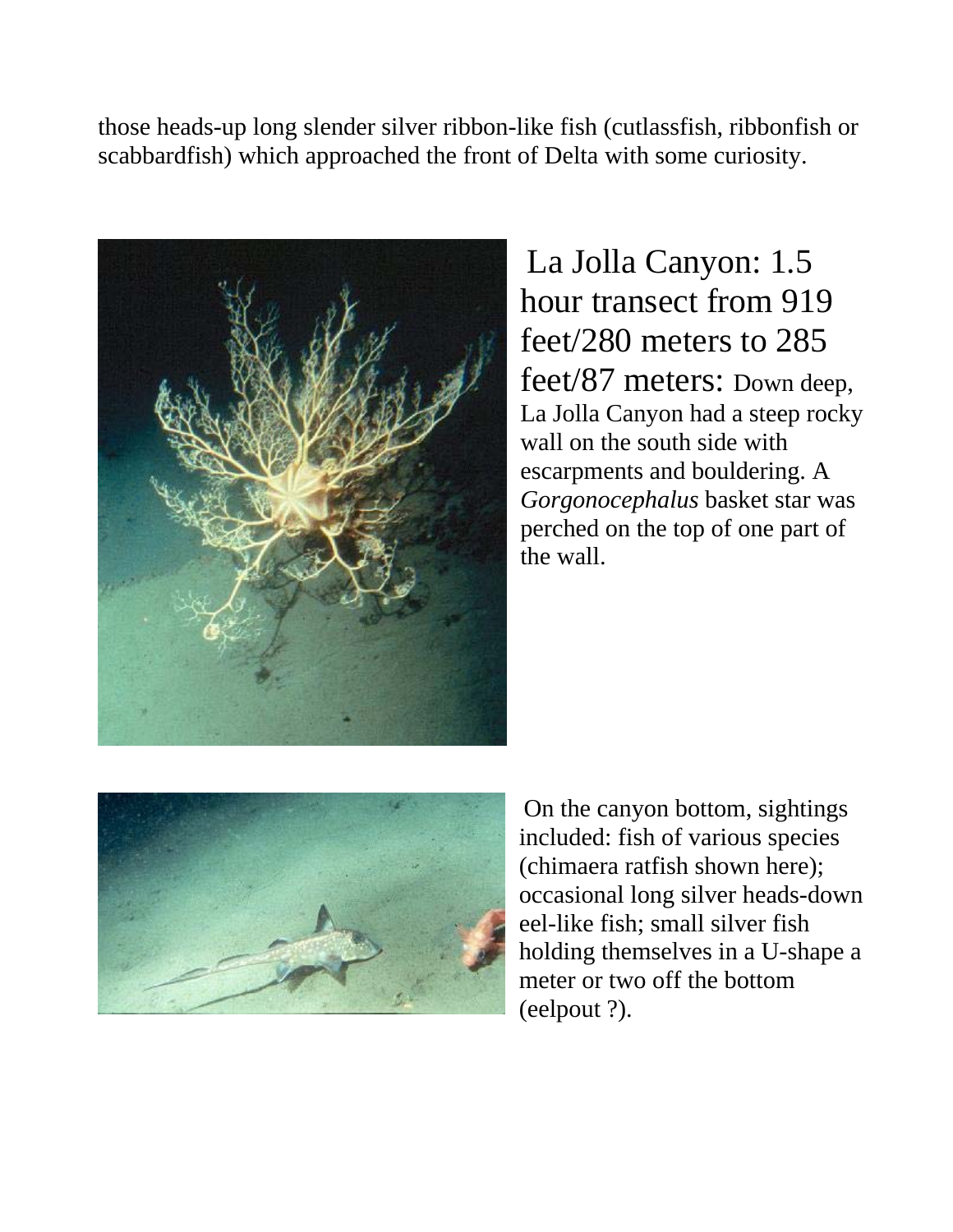

Other bottom sightings included: galatheid crabs (shown here); shrimp of several species; California king crab; orange floating *Dromalia alexandri* siphonophores; large *Pleurobranchus* opisthobranchs; a few urchins but not many; big cancer crabs. Down deep, there were lots of little jellies and clear shrimp in the water column above the canyon bottom.



Up shallower, there was a talus slide down the north canyon wall which narrowed the canyon to a vertical channel about twelve feet across. A big electric torpedo ray *Torpedo californica* was seen at 220 meters depth (shown here). A school of hake was passed through at 210 meters.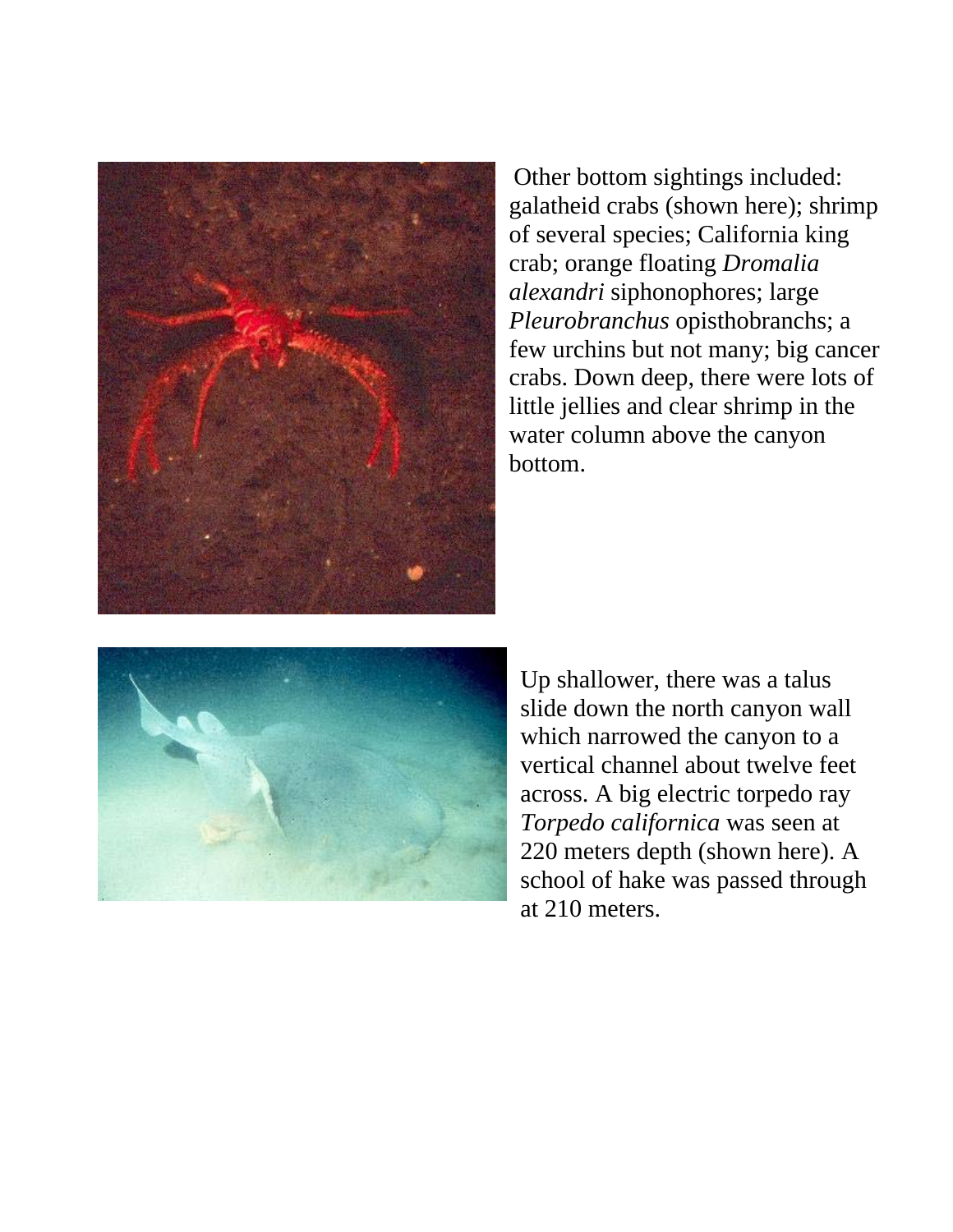

There was a huge sheep crab at 100 meters. In some areas of the canyon, shrimp dominated the bottom by far and were situated about every square foot. There were many small juvenile fish of various species in the canyon bottom. Saw three squid - one alone, two together. Up shallower, the canyon walls were the typical mudstone familiar to La Jolla Canyon scuba divers. Saw a small pink sunstar and a few other seastars. Some

*Metridium* anemones and orange anemones. There was a rope line across the La Jolla Canyon bottom at 90 meters or so.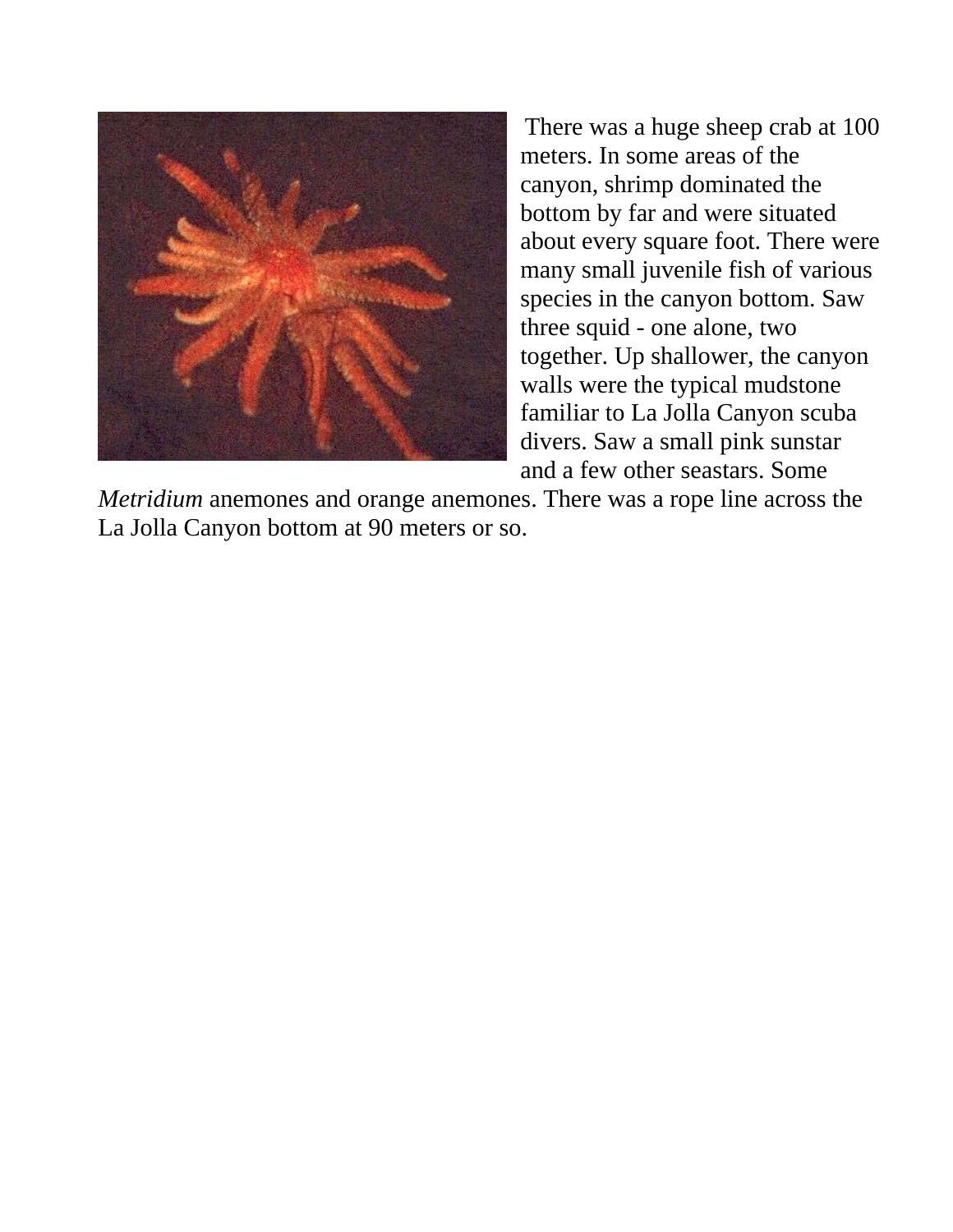

# R/V Roger Revelle Canyon Cruise 1996

I participated in two roundthe-clock days of sediment collecting in several Southern California submarine canyons during a five-day cruise of the R/V Roger Revelle at the end of September 1996.

Using a multicorer (shown here), Dr. Eric Vetter (back to camera, in middle, wearing blue tee shirt, blue shorts, orange life jacket) orchestrated a gang of us into six-hour round-theclock shifts, bringing up a lot of samples both within

canyons and on non-canyon control sites. Here the multicorer is being brought onboard after a trip to the bottom to gather sediment samples. After landing it on deck, the core sample tubes are removed and taken to a lab room for unloading of the sediment samples.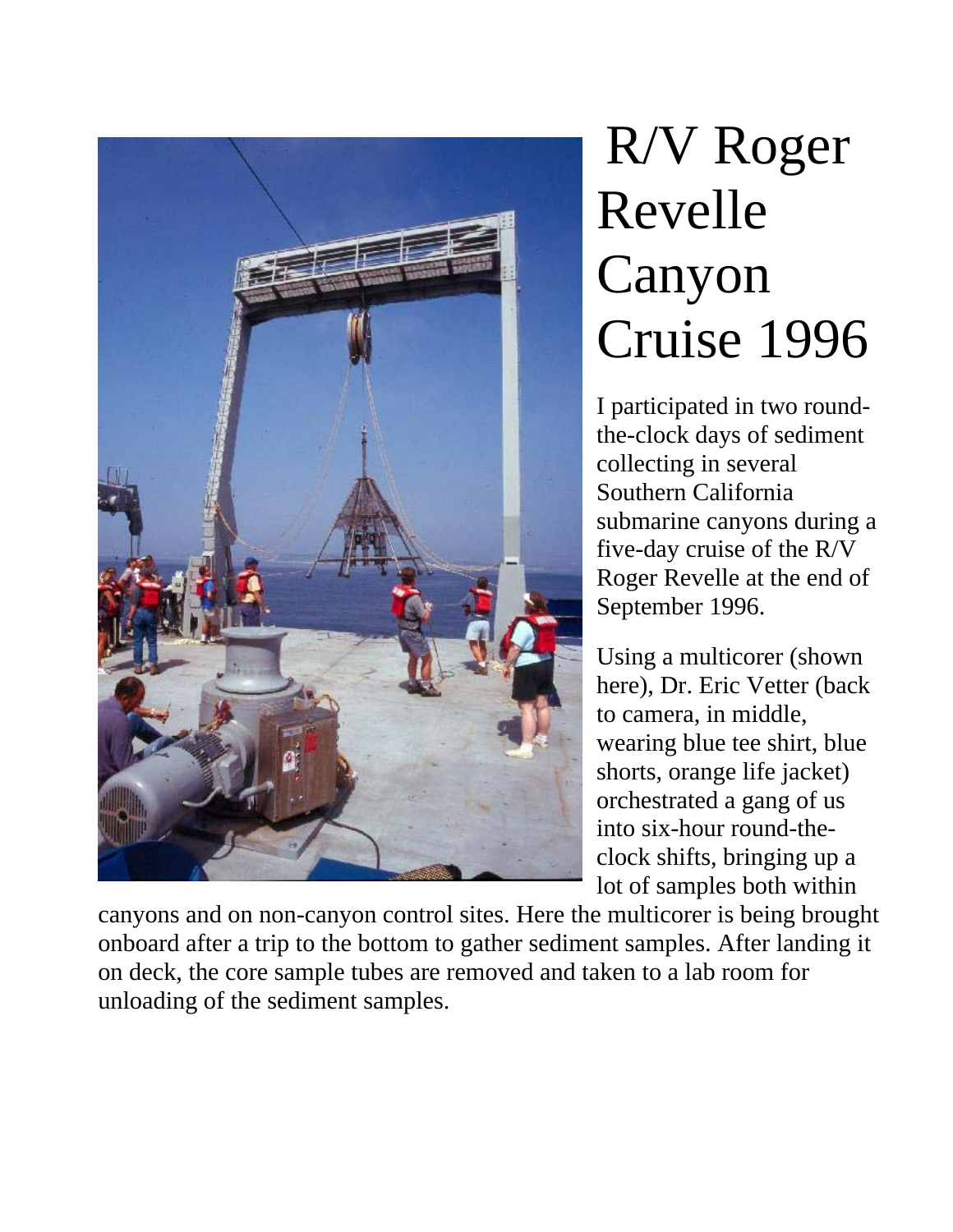

Here's Dr. Eric Vetter on the left during the process to unload the sediment in a corer tube into sample jars.

Sunrise off Malibu was particularly memorable, while working on deck winching the multicorer up and down, unloading and reloading corer tubes, etc.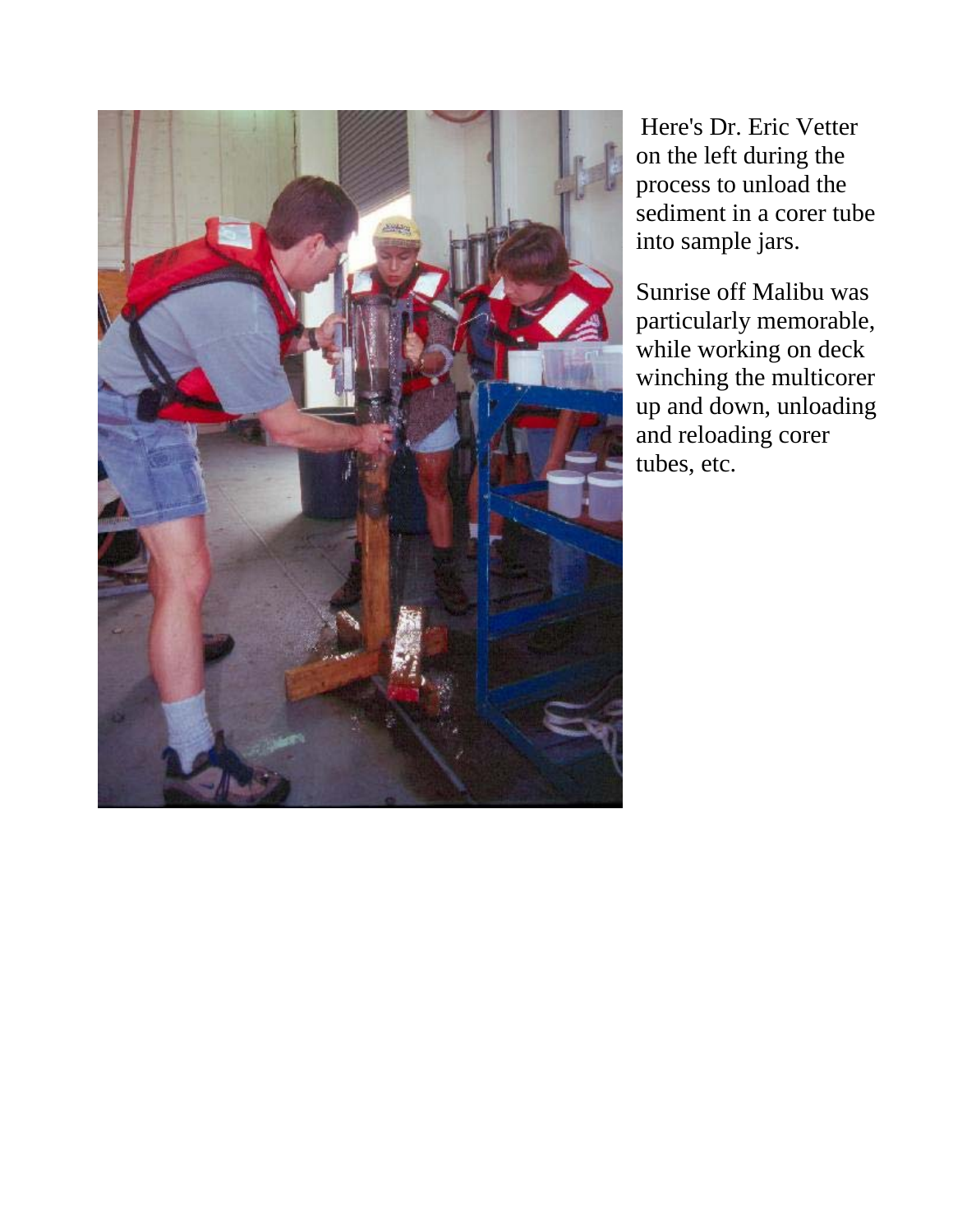

Jana Davis suctions out some sediment surface water from the top of the corer tube, while Ruth Gustafson steadies the contraption.

A particularly memorable incident for me was assisting Gene from SIO Shipboard Technical Support with the unbolting of a stern railing so that we could winch gear up and down from the deck. We were having a conversation about our fathers teaching us about tools, their proper usage, and things mechanical. I loosened a tight nut by kicking the ratcheting spanner as I had seen other do; however the direction of my kick was towards the sea and I perfectly kicked the spanner

overboard as it slipped off the tight nut. I sheepishly watched it drop down into the briny deep and Gene said with amusement "I wonder what your father would say about that."